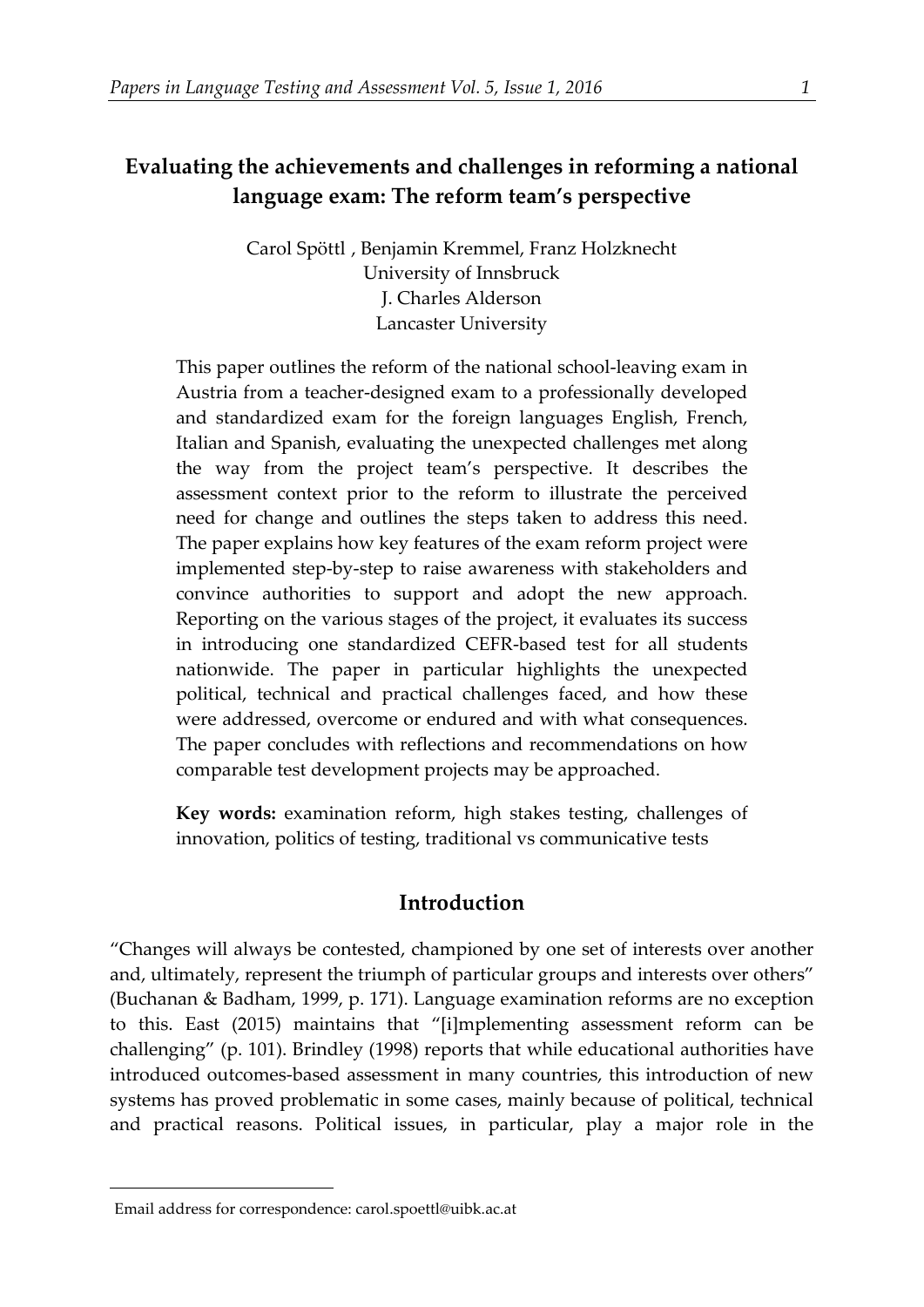implementation of new assessment systems (Alderson, 2009; Wall, 1996). Buchanan and Badham (1999) even claim that "the change agent who is not politically skilled will eventually fail" (p. 18). However, reform teams of language testers, despite being crucial change agents, often lack this political skill, largely because this is an underresearched area.

Literature on how change in assessment systems has been or could be managed by language testers is scarce (Alderson, 2009). Language testing is still lacking both a theory of politics in language education (Alderson, 2009) as well as a framework covering guidelines for implementing best practice models that would help reform teams manage profound and large-scale changes in assessment systems. There are some publications available that provide descriptive accounts of examination reforms (Davison, 2007; East, 2015; Mathew, 2004; Prapphal, 2008; Ramanathan, 2008). However, they often only briefly touch on the challenges faced by reform teams and rarely culminate in concrete implications from the lessons learnt or guiding lists of recommendations for future assessment reform projects.

Wall (1996) and Green and Wall (2005) are two notable exceptions to this. Green and Wall (2005) explored the political issues that influenced the work of test design teams in different military contexts. They concluded that five political issues were particularly relevant and provided valuable recommendations how to address them: (1) ownership and recognition, (2) language assessment literacy in policy-makers, (3) decision-making and information dissemination processes, (4) the role of funding bodies and (5) sustainability concerns. Wall (1996), focusing on the washback of exams on educational systems, also suggests useful guidelines. Wall hoped that her findings would provide a foundation for the construction of a framework that would help language testing teams identify potential challenges or influential factors at the beginning of their work, to enable them to predict and possibly mitigate "how they would combine to prevent the exam from having the effect that was originally hoped for" (Wall, 1996, p. 350). Twenty years later, however, this demand for a guiding framework still remains unmet. While drawing up such a comprehensive framework is beyond the remit of this paper, it does aim to add to this foundation by providing a reflexive report on the predominantly political challenges met by a reform team in the course of the complex process of setting up a standardized CEFR-based schoolleaving examination for foreign languages in Austria.

The paper first briefly describes the Austrian school system, followed by a discussion of the introduction of the CEFR (Council of Europe, 2001) in the language curriculum. In Austria, as in many other European countries, the arrival of the CEFR has encouraged a move towards communicative language teaching and testing, as well as an awareness of the way standardized language exams can enhance accountability. However, although the CEFR has been central to the Austrian language curriculum in higher secondary education from 2004 onwards, the school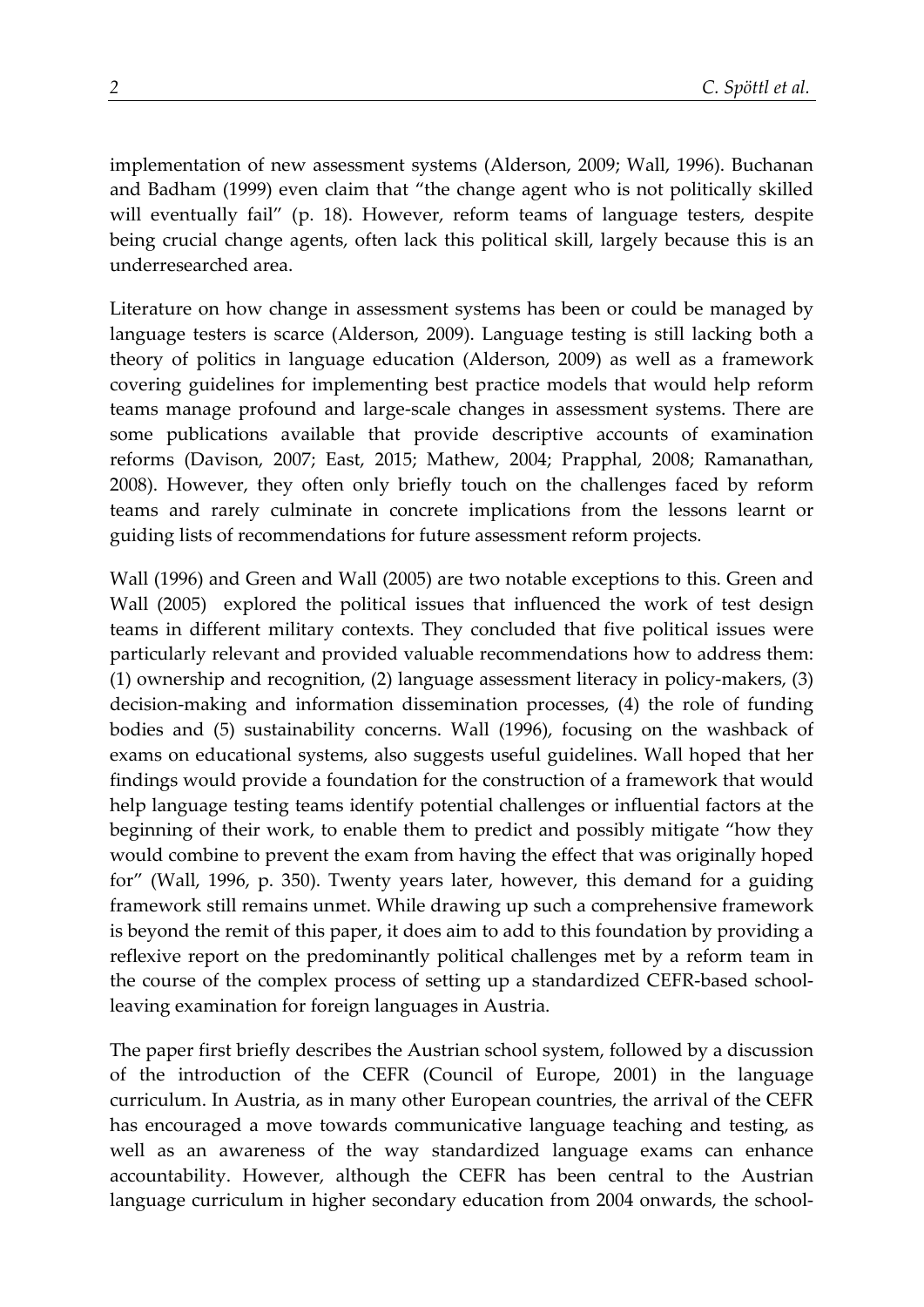leaving exam remained unchanged for the first years. The paper briefly describes the original exam, highlighting the need for change. It then outlines the exam reform process, which was initiated in 2007.

Thereafter, the paper evaluates the challenges met in the course of the reform process from the reform team's perspective. In so doing, the paper tries to raise awareness of issues that language testers are often inexperienced in dealing with. Following Brindley's (1998) and Davison's (2007) tripartite taxonomy, these will be grouped as (1) political/sociocultural, (2) technical, and (3) practical issues. The paper concludes with recommendations on how the problems encountered in these three areas could be addressed or avoided.

### **Local context**

## **The Austrian school system and the introduction of the CEFR in the Austrian language curriculum**

Austria has a very diverse system of secondary schooling, as shown in Table 1. Starting at age 10 (on average), children can attend four years either in a junior high school (Hauptschule), a 'new middle school' (Neue Mittelschule) or the lower grades of a higher general secondary school (Gymnasium). Schooling is compulsory until year nine (age 14), after which children can continue school in higher general secondary schools (age 15 to 18), intermediate vocational schools (age 15 to 18), or higher vocational schools (age 15 to 19), all concluding with a general school-leaving examination (Matura).

| Age      | Types of school |        |                                                              |                              |                                        |  |  |  |  |
|----------|-----------------|--------|--------------------------------------------------------------|------------------------------|----------------------------------------|--|--|--|--|
| $10-14$  | school          | school | Junior high New middle Higher general<br>secondary<br>school |                              |                                        |  |  |  |  |
| 15-18/19 |                 |        | Higher general Intermediate<br>secondary<br>school (15-18)   | vocational<br>school (15-18) | Higher<br>vocational<br>school (15-19) |  |  |  |  |

**Table 1.** System of secondary schooling in Austria

In 2004, Austria changed its national curriculum for modern foreign languages in all forms of higher secondary education. This was a direct result of the Minister of Education committing Austria to the Bologna process, which aimed at harmonizing tertiary qualifications across Europe, and to the ensuing discussion regarding the associated reforms needed in the secondary education sector. The language curriculum pre 2004 reflected long-held beliefs and traditions, both cultural and educational. As in many other European nations at the time, it was a knowledgebased curriculum, in that it outlined in detail which topics, grammatical structures and literary works were to be covered in the different grades. However, the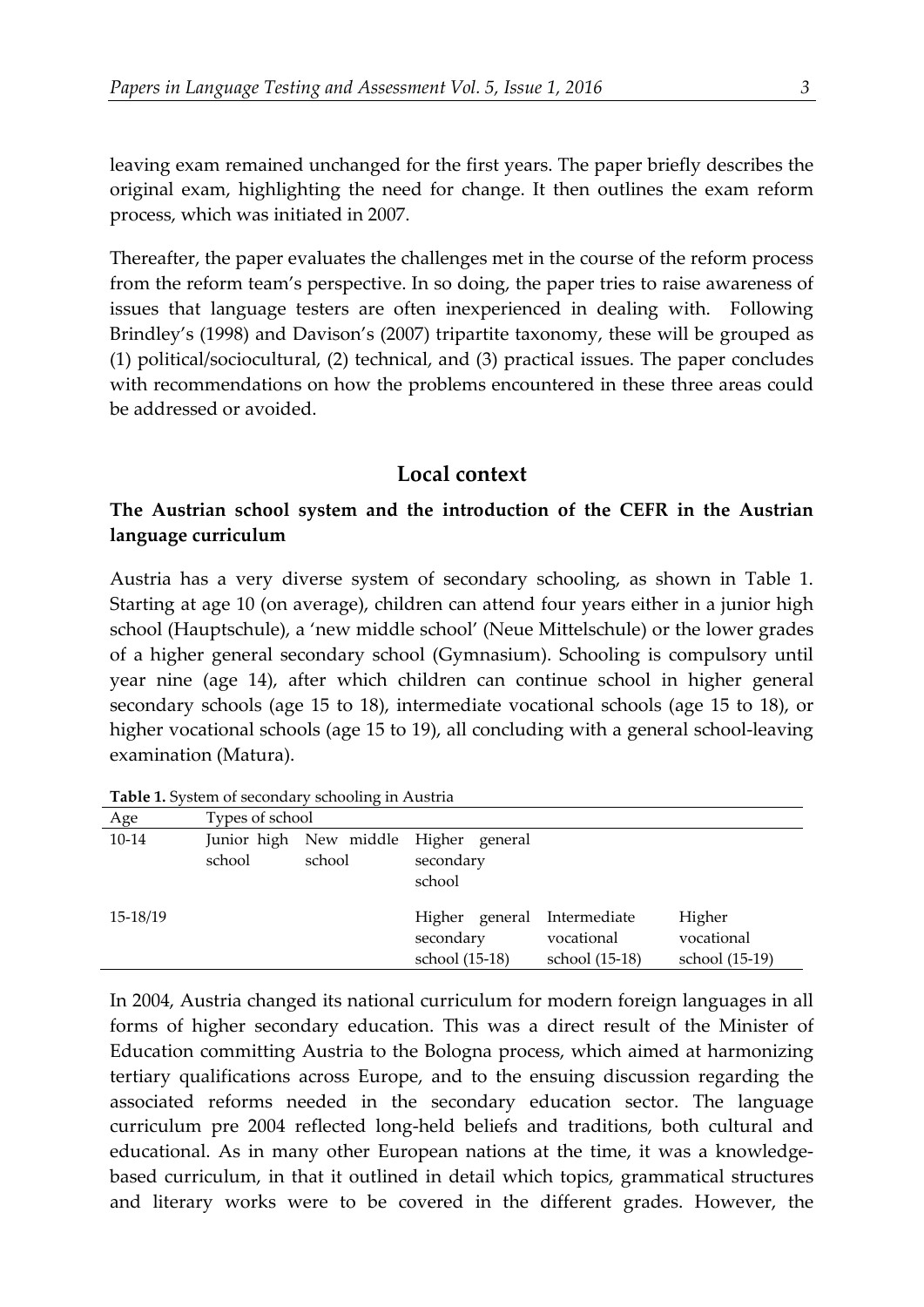documentation of what topical knowledge and how much of it was deemed satisfactory lay solely in the hands of the class teachers, who were not only responsible for designing the school-leaving assessments for their own students, but also for rating them. Furthermore, the exam's focus was heavily biased towards two skills, reading and writing, with an emphasis on literary works or cultural studies topics that were memory-based.

In its place, the new curriculum laws adopted the CEFR with its focus on communicative competence and action-oriented principles. The key assessment innovation of the new curriculum was that it stipulated minimal exit level standards in terms of CEFR levels and descriptors. For the first modern foreign language (generally English), the exit level stipulated was CEFR B2, and for the second and third modern foreign languages the aim was to reach CEFR B1 by graduation, thus adhering to the plurilinguistic view of the Council of Europe. Communicative language teaching and the parity of the four skills, at least legally and in theory, had formally found their way into the Austrian foreign language classroom. For those teachers who had been practising these methods for some time, the new curriculum provided important top-down support that was long overdue, but nevertheless gratifying. The theoretical transition from a knowledge-based foreign language programme to a communicative-based one was thus initiated, as teachers were required by law to base their teaching on the principles laid out in the CEFR framework.

For the first three years, however, no thought was given to how this curriculum change might impact the school-leaving examinations. The ministry, due to a lack of assessment awareness and assessment literacy, did not anticipate the educational, political and financial ramifications of the new law. Although the new CEFR curriculum had paved the way for comparability and more transparency of both teaching and testing, many stakeholders at the time either did not comprehend or appreciate the repercussions of such a ground-breaking educational paradigm shift, or simply did not concern themselves with the consequences. As a result, the law regulating the form and procedure of the school-leaving exam remained unchanged, and teachers were still free to follow their established ways, as they themselves were still responsible for developing their own final exam. Although communicative language teaching was now anchored in the curriculum, traditional-minded teachers did not feel any pressure to change their methods of teaching or testing as long as the form of the final exam remained unchanged.

## **The traditional exam**

The decrees regulating the school-leaving exam prior to the exam reform specified certain conditions very precisely and yet others very vaguely or not at all. Administrative issues were clearly stipulated but content issues remained inexplicit.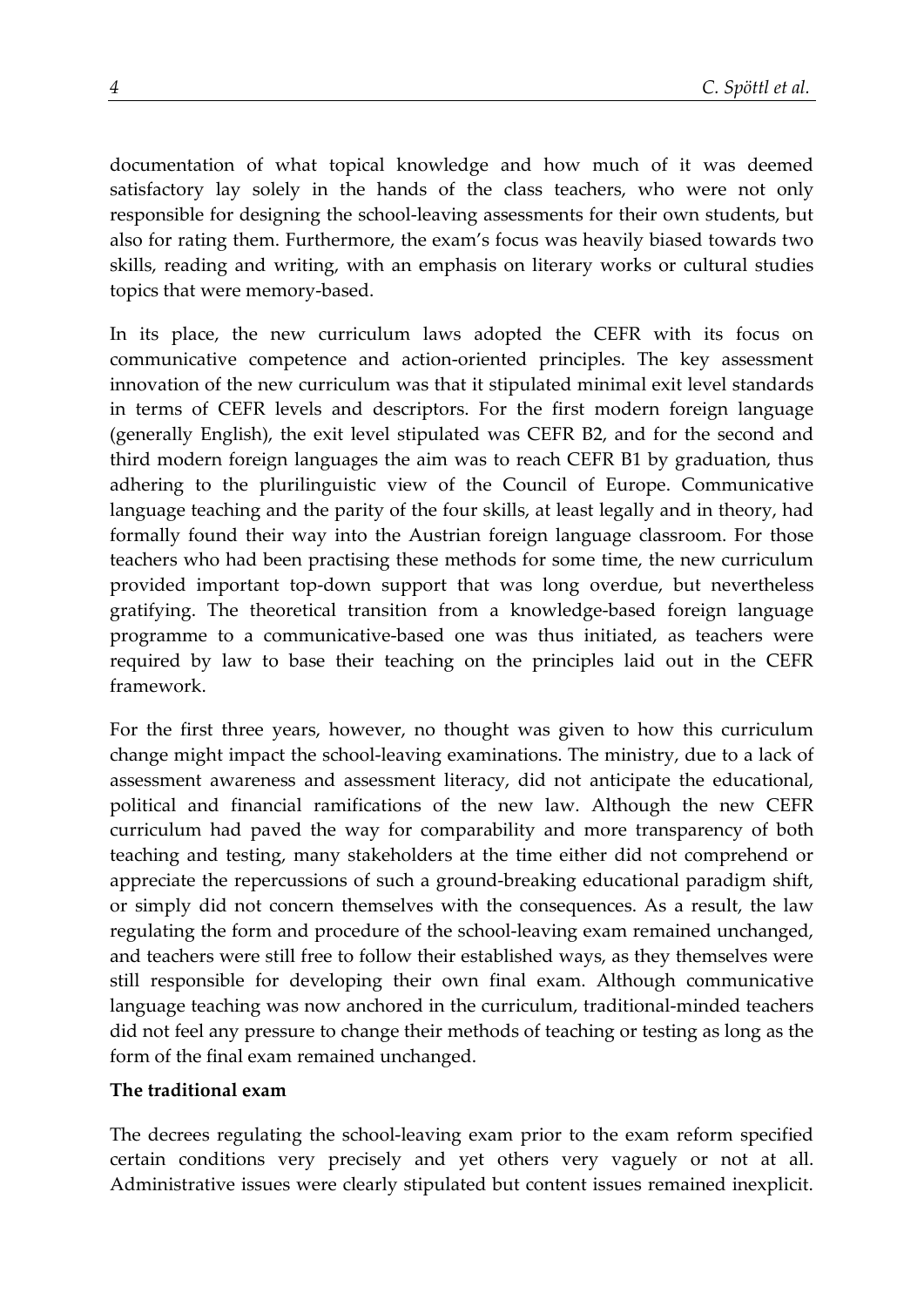The dates for the exam periods were precisely stated; three different exam periods for different areas in Austria; east, west and central (presenting future standardization efforts with a challenge). The arguably excessive five-hour duration of exams was also clearly regulated (a further reform challenge for the team). In the five-hour period students were asked to write two texts, following a tradition heavily reliant on the written language skills. Little guidance was given to the class teachers (who designed the tests for their students) on topics and none on level of task difficulty. Tasks often required young candidates to solve the political problems of their day that professional politicians would have grappled with and this in a foreign language under exam conditions. Both texts had a textual prompt, which represented the reading part of the exam. However, the understanding of the textual prompt was not assessed separately, so it was possible for students to construct their written response based on their general knowledge about the topic without fully understanding the input material. Only the written production was scored (by the teacher alone), often by way of counting and penalizing grammatical errors, thus putting not the principles of communicative language learning into the foreground but rather the students' knowledge of current topics and grammatical structures.

This practice therefore posed a severe threat to a meaningful interpretation of exam scores. It was also far removed from a communicative approach to language testing that would match the communicative language teaching principles as laid out in the curriculum.

The pre-reform exam was both designed and marked by the class teachers, the majority of whom had never been trained in assessment-related matters, task development or scoring practices. This jeopardized the validity, reliability and overall quality of the exam. Tasks were never piloted, seldom developed in teams or checked for their quality. In addition, over a dozen different rating scales were in use all over Austria, that is, if rating scales were used at all by teachers (Kremmel, Eberharter, Konrad, & Maurer, 2013). Some teachers used the writing rating scales of the Hungarian reform project published in the *Into Europe* series (Tankó, 2005), others used rating scales developed by commercial test publishers, while a number of provinces, schools and individuals drew up their own scales, few with professional guidance or knowledge of best practice. Training in scale use or descriptor interpretation was sporadic and variable. No standard to be measured was defined and no benchmarks or benchmarked performances were provided. The standard was simply a culturally understood and accepted notion, which differed between regions and schools.

Testing listening comprehension was only compulsory in exams for the first foreign language, and even when it was part of the test, it often followed the pattern of listening to a text and writing an essay on a topic related to the sound file. Grades were then awarded on the basis of the accuracy of the written piece, thus reducing the listening element to a mere precursor to the more important skill of writing. This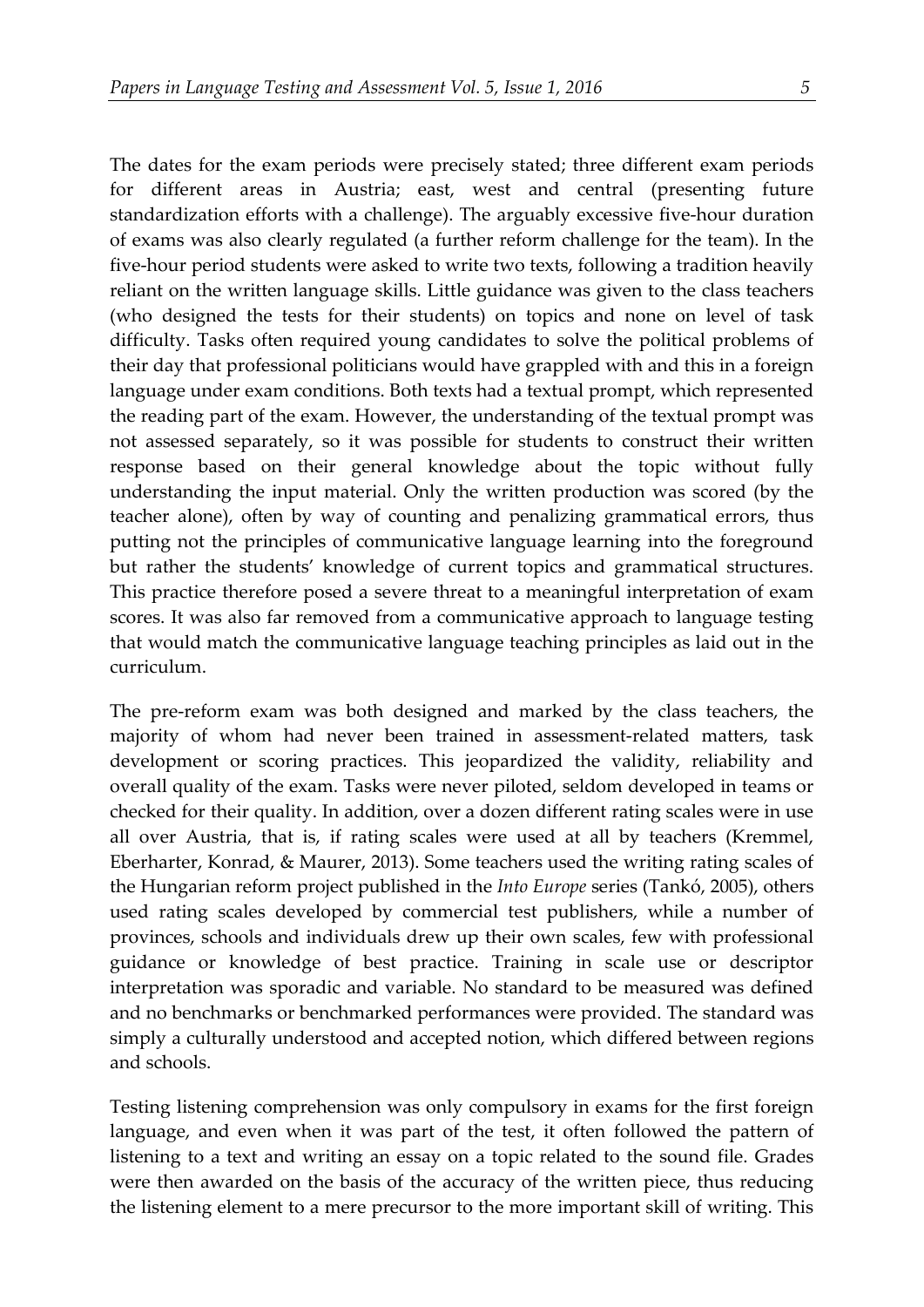further undermined the new language curriculum's ideal of equal balance between the skills in all foreign languages.

The old exam system therefore neither met with international standards of best practice in language testing, nor did it match with the communicative principles set out in the national curriculum. The following section will outline the chronology of events of the reform process from 2007 to 2009, when the new exam was eventually legally anchored by the passing of an educational bill by the Austrian parliament in October 2009 (https://www.parlament.gv.at/PAKT/VHG/XXIV/NRSITZ/NRSITZ\_ 00040/fname\_177083.pdf).

#### **The exam reform**

The impetus for reforming the exam came from several different sectors: the teachers, the media, and the universities. There was an emerging feeling of discontent among teachers with the mismatch between the communicative curriculum and the traditional form of the school-leaving examination. This grassroots dissatisfaction was voiced at several teacher-training events across Austria. Second, fuelled by interprovincial comparisons in the course of PISA and other standardized external test results, the debate in the media regarding the inter-provincial incomparability of school-leaving exam results gained new momentum. While public opinion had always perceived an inequality between different provinces, different schools and even between different language teachers in the same school, with the introduction of the CEFR there was now a common standard to which one could in theory compare performances. Third, university language departments, now also slowly adopting CEFR curricula, had commenced screening incoming students and were registering a considerable gap between the language level certified by the schools and the actual language level they exhibited. To some extent, the standardisation of the exam was therefore also prompted by the Bologna process [\(http://www.coe.int/t/dg4/highereducation/EHEA2010/BolognaPedestrians\\_en.asp\)](http://www.coe.int/t/dg4/highereducation/EHEA2010/BolognaPedestrians_en.asp).

The reform was initially a bottom-up approach, instigated on a very small scale. In 2005, a team from the University of Innsbruck collaborated with a group of English teachers of a local grammar school to submit a proposal to the ministry for a reformed examination entitled "A four skills Matura". Political awareness of potential legal problems arising from the mismatch between curriculum and assessment procedures was slowly emerging but general elections were imminent and the proposal found no echo and was shelved.

Crucial momentum came from another sector. Academic staff members from different institutes of the University of Innsbruck were beginning to appreciate the need for a research-based approach to a national exam reform rather than a politically imposed approach, and invited experts, national and international, to attend a round table meeting at the university. Various stakeholders in Austrian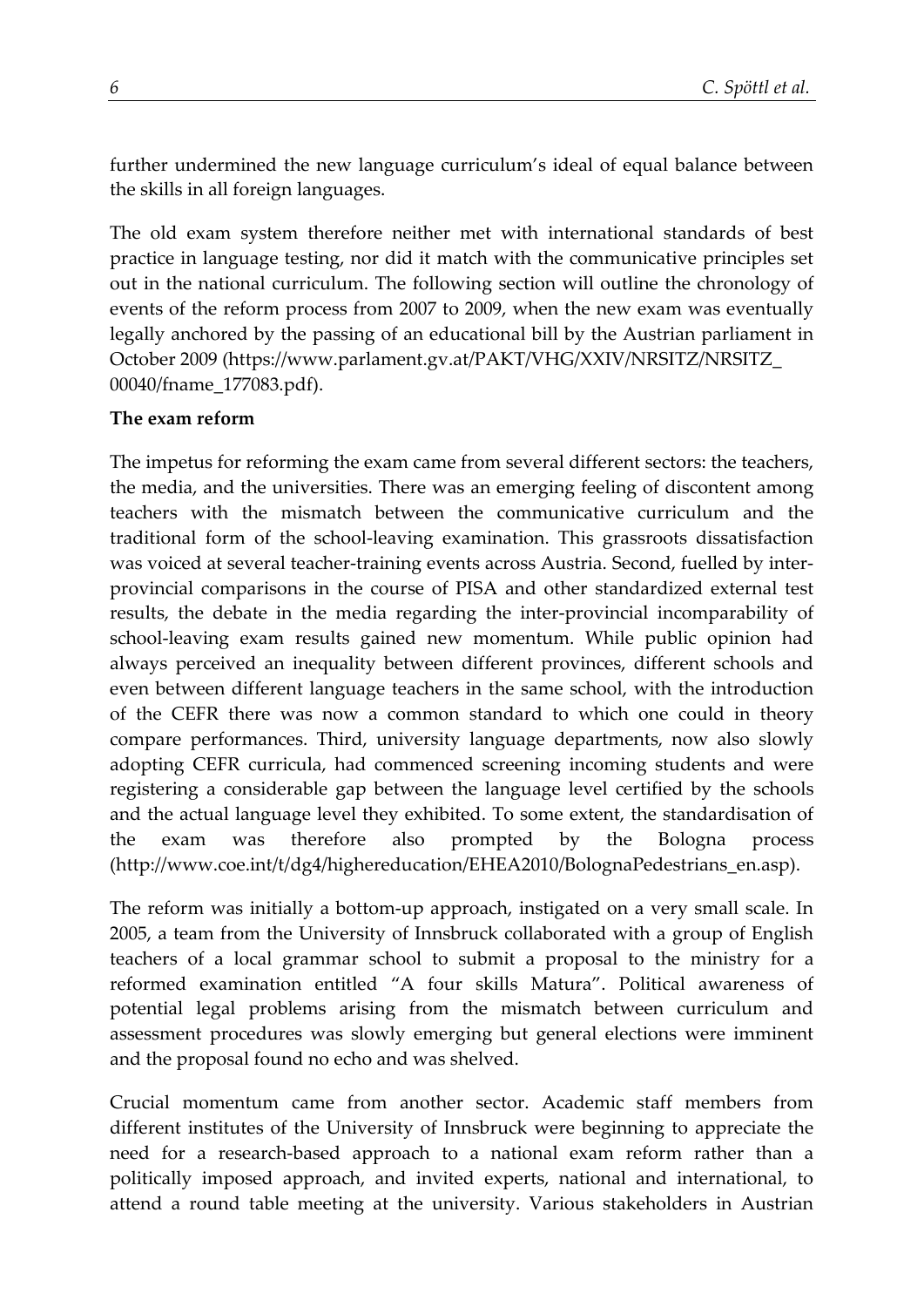educational politics and two expert international advisors were invited to attend. Representatives of two universities, including language acquisition and assessment experts, and the ministry's Federal Department for Innovation and Development of the Austrian Educational System (BIFIE) gathered for a discussion with headmasters and school inspectors (regional superintendents). As a result of this round table meeting, staff from the University of Innsbruck submitted a proposal to the BIFIE to establish a pilot project for a CEFR-based exam reform on a national level.

In contrast to the traditional exam developed by class teachers, the proposed exam would put the CEFR at the heart of exam development, thus aligning the new exam to the communicative language teaching principles laid out in the curriculum. The CEFR descriptors would form the basis of the test specifications for each of the skills and would also serve as benchmarks for standard setting. In addition, CEFR-based analytic rating scales with criteria from the Manual (Council of Europe, 2009) would be developed for the rating of written performances in order to break with the Austrian tradition of simply penalizing test takers for errors.

Another aim of the proposal was to develop home-grown expertise in exam development and administration based on international expertise and internationally accepted standards of best practice. For this purpose, the proposal included the involvement of an international consultant and an international trainer and a schedule for training teams of practising language teachers as item writers over the course of three years. The training aimed at providing these teachers with language testing expertise that would ensure the sustainable development of test tasks in the skills required. It further served to promote assessment literacy in Austria through the use of these item writer teachers as future pre- and in-service teacher trainers. The model also provided for the introduction of extensive trialling of test tasks.

In March 2007 the project received ministerial approval and funds were granted to the University of Innsbruck for a pilot project to develop a new CEFR-based schoolleaving exam for two languages (English and French). The new exam was scheduled to be administered in 2008. The project remit stipulated that schools were not obliged to participate but were encouraged to volunteer their participation. The scope of the pilot project was restricted to the skills that, at that time, were politically low-risk but high-gain: listening and reading. Given the limited practices in place for assessing listening and reading described above, it was felt teachers would view the prospect of receiving complete test packets of these skills very favourably. Item writer training started immediately with a group of 15 handpicked general secondary school teachers from all nine Austrian provinces for English and French. The teachers were carefully chosen based on their willingness to take part in such a reform project and their roles as local disseminators, which was intended to promote positive attitudes towards the new exam among their teacher colleagues and students.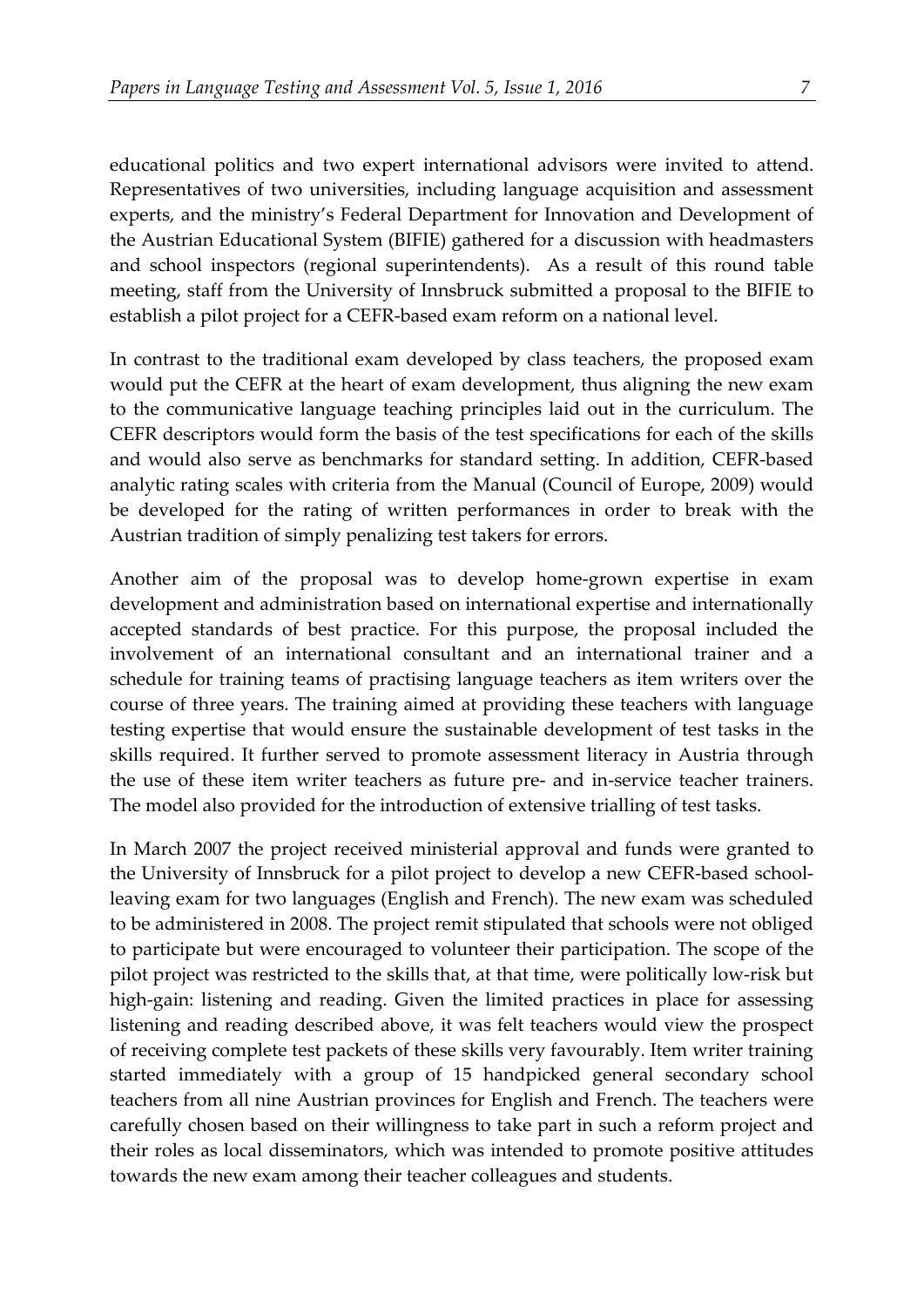Training began in May 2007 and by November sufficient reading and listening tasks had gone through two sets of trials to allow the first standard setting session to be conducted in December of the same year. Stakeholders invited to the session included teachers, headmasters, school inspectors, teacher trainers, university staff, BIFIE staff and ministry representatives and one external international testing expert. The tasks approved in this meeting made up the test booklets for the first live administration of this new part of the exam for 56 pilot schools in five of Austria's nine provinces in May 2008. The positive response to this administration by the participating pilot schools and the stakeholders involved in standard setting led the ministry to approve further funding.

From 2009 to 2010, the project expanded and two new teams of item writers were required for task development. One team targeted the receptive skills and language in use (a test paper assessing lexico-grammatical knowledge) in two new languages, Spanish and Italian. The second team was required to develop writing tasks to pilot the inclusion of standardised tests of writing in the English and French exams. This team was tasked with the job of developing national assessment scales at two CEFR levels in two languages, English and German (Holzknecht et al., forthcoming; Konzett, 2011). The first standardised writing tasks were trialled on a small scale in May and September 2009 and in January 2010 on a larger population nationally. The scales were developed over a three-year period. By 2010, test tasks for listening, reading, language in use and writing were developed centrally by item writer teams, for four languages and two CEFR levels as outlined in Table 2 below

| behoof to behoof, English as the first foreign harguage, to taught affectively in primary behoof, |           |                |         |               |               |         |  |  |  |  |
|---------------------------------------------------------------------------------------------------|-----------|----------------|---------|---------------|---------------|---------|--|--|--|--|
|                                                                                                   | Listening | Reading        | Reading | Language      | Language      | Writing |  |  |  |  |
|                                                                                                   |           | (6v)           | 4v      | in Use $(6v)$ | in Use $(4v)$ |         |  |  |  |  |
| English                                                                                           | B2        | B <sub>2</sub> |         | B2            |               | B2      |  |  |  |  |
| French                                                                                            | B1        | B <sub>2</sub> | B1      | B2            | B1            | B1      |  |  |  |  |
| Italian                                                                                           | Β1        | B <sub>2</sub> | B1      | B2            | B1            | Β1      |  |  |  |  |
| Spanish                                                                                           |           | B <sub>2</sub> |         | B2            | B1            | B1      |  |  |  |  |

**Table 2.** Skills and CEFR levels of the new exam (6y and 4y relates to the number of years students have been learning the second foreign languages French, Italian and Spanish, which varies from school to school. English, as the first foreign language, is taught already in primary school.)

In addition to item writers, additional staff was needed to handle the logistics of test development, such as database management, organisation and administration of field trials, data entry, statistical analyses of trial data, and workshop preparation and assistance. The staff for these tasks were recruited among students at the University of Innsbruck. The language teacher training curriculum at the University of Innsbruck was unique at the time in that it was the only one across Austria which included a compulsory module on testing and assessment, established in 2004. The project leader, who was teaching this module, was able to identify potential staff, i.e. language students who showed interest in the area of assessment and who were committed to their studies. The students also had the opportunity to write their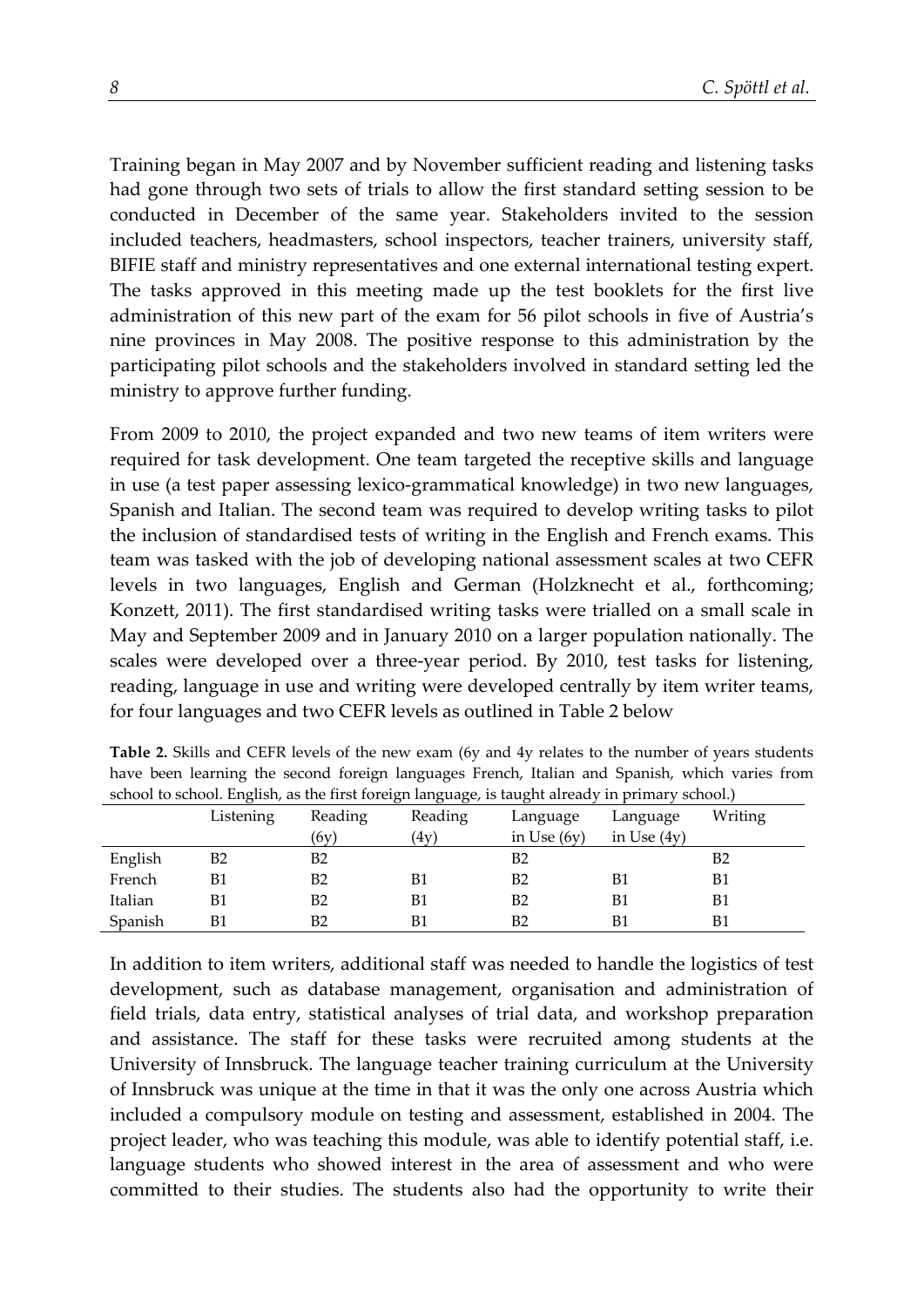Master thesis on an assessment-related topic, supervised by the project leader. This allowed action-based research to be conducted concurrent to the test development process. For example, one Master thesis drew up a needs analysis for Austrian English teachers in developing and assessing writing tests (Holzknecht, 2009). The needs determined by this study formed the basis of teacher training courses subsequently implemented by teacher training institutions across Austria. Conducting this kind of research also ensured that the challenge of identifying and training suitable staff was sustainably met.

In October 2009 the government finally passed a new educational bill, anchoring the exam reform legally. But parliaments do not pass laws for single subjects such as foreign languages. This fact caused a number of unanticipated changes and made the bill more far-reaching than originally envisioned. Firstly, the bill encompassed all subjects. The CEFR-based exam development had won favour with politicians, who were in favour of the idea of measuring students' achievement on a common, clearly defined standard. They deemed such a competence-based approach both politically desirable and transferable to all other subjects, core and elective alike. This has since meant that subjects like Mathematics, German as L1, and the sciences have followed suit in defining core competences and levels of achievement, similar to the CEFR. Secondly, the new bill determined that selected core subjects must be standardized, requiring all students across Austria to be given the same exam questions. It also necessitated a third major change: the previous system of three exam dates east, west and central, was deemed no longer viable (largely for financial reasons) and one national date was prescribed with all regions offering the same subject on the same day. Finally, an extremely controversial but audacious step was taken to offer one standardized exam in the foreign languages across all school types: higher general secondary and higher vocational secondary schools. As a consequence, the impact of this reform was to be felt by around 15,000 students in higher general secondary schools and 22,000 students in higher vocational secondary schools.

Although the project was funded and overseen by the BIFIE, at the beginning all stages to set up the standardized language exam were carried out by the team at the University of Innsbruck in collaboration with the international trainer and the consultant. This work included item writer training, item moderation, organization and administration of field trials, statistical analyses of field trials, and standard setting. The BIFIE only took on a supervisory role. However, the BIFIE's influence over the individual areas in the test development cycle grew in parallel to the project's size. This was also due to the fact that the university project team would be mainly responsible for the initial development phase of the exam reform, but responsibilities would transfer later on as the BIFIE would take over the routine production phase after the development project had ended. Thus, the success of the pilot project also strengthened the BIFIE as an institution. In the later stages of the project, BIFIE also took over completely the model set up for field trials and standard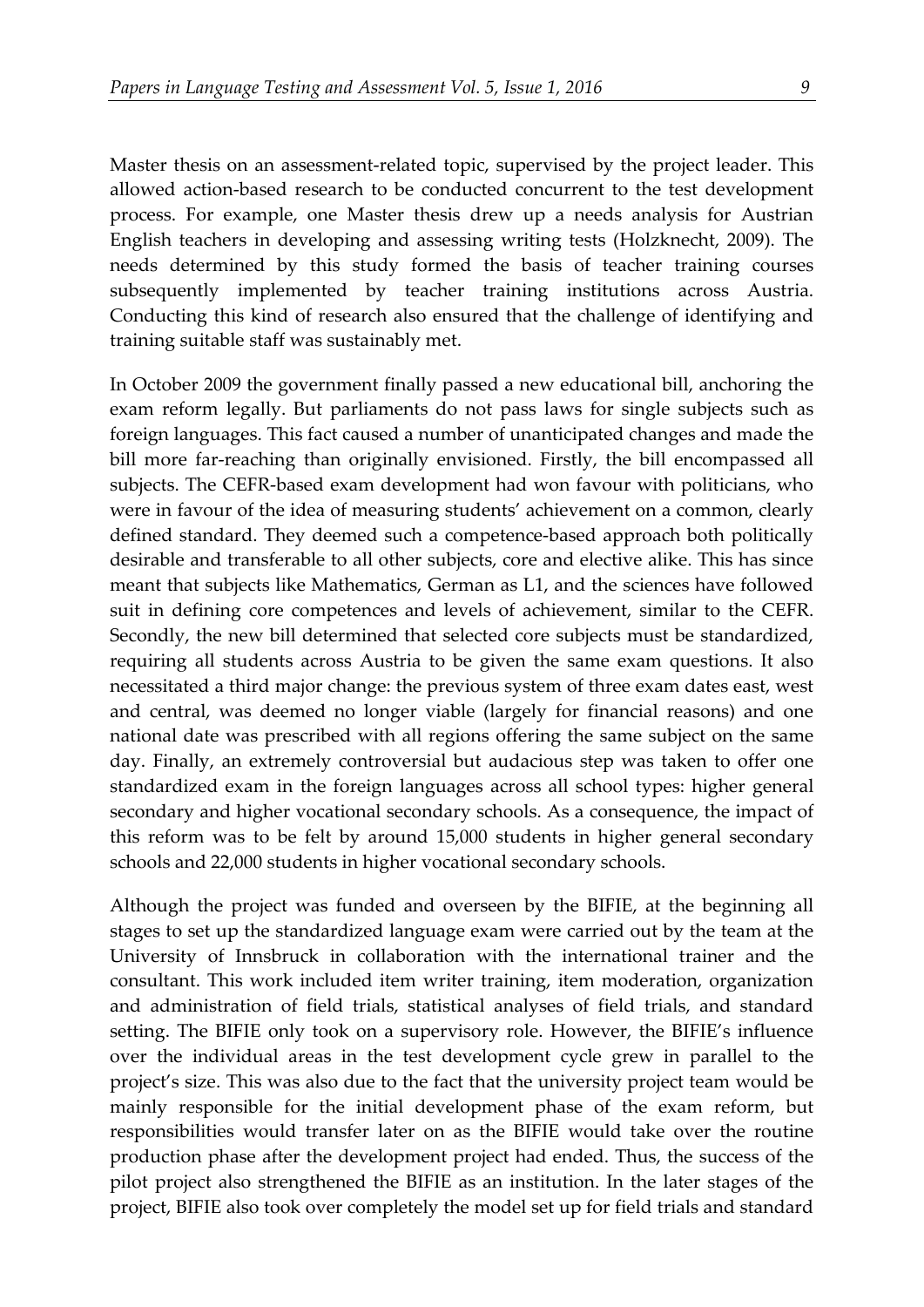setting established by the team in Innsbruck. They also improved on the models for the delivery of the live administration, which could not have been done sustainably by the Innsbruck team as it requires an institution with more appropriate legal and political standing and decision-making powers to enforce such changes within the system. Needless to say, however, the work across two organisations, particularly in phases of transition from the development phase to the production phase, brought its own challenges, mainly relating to communication and negotiating areas of responsibility.

The BIFIE's long-term goal was to fully institutionalize the new exam and move all developmental processes to the centre in Vienna. Once the project reached a certain size, team members from Innsbruck were offered BIFIE contracts, and all of the logistics were moved from Innsbruck to Vienna step by step. By 2012, the majority of the Innsbruck team migrated to Vienna to work for the BIFIE full time. Together with the project leader, the remaining members of the original team established a Language Testing Research Group at the University of Innsbruck.

## **Unexpected Challenges**

Eckes et al. (2005) state that "[g]iven the considerable cultural diversity of European countries it should not come as a surprise to see that each country […] has faced unique problems of language teaching and assessment and has developed specific solutions to these problems" (p. 356). This section describes the unexpected problems faced in the Austrian exam reform process and how these were addressed. Although these problems were unique to the Austrian situation at the time, language testers in different national contexts who attempt similar reforms might also encounter many of them. In the following discussion, these challenges have been categorised as (1) political/sociocultural, (2) technical and (3) practical issues, according to the taxonomy provided by Brindley (1998) and Davison (2007).

#### **1. Political/sociocultural challenges**

*Lack of external assessment culture and fear of change*

Austria does not have a tradition of external assessment. Similar to its neighbouring countries Slovenia and Hungary, the form and role of the school-leaving examination dates back to the Habsburg monarchy (Pižorn & Nagy, 2009). The Austrian education system, including the language education system, had always been heavily knowledge-based and content-oriented. The arrival of the CEFR, with its focus on communicative competence rather than on topical and grammatical knowledge, thus implied a radical paradigm change. In addition, there was no culture of accountability in education. Teachers, despite having received hardly any pre- or in-service training in assessment, were considered to know best by default.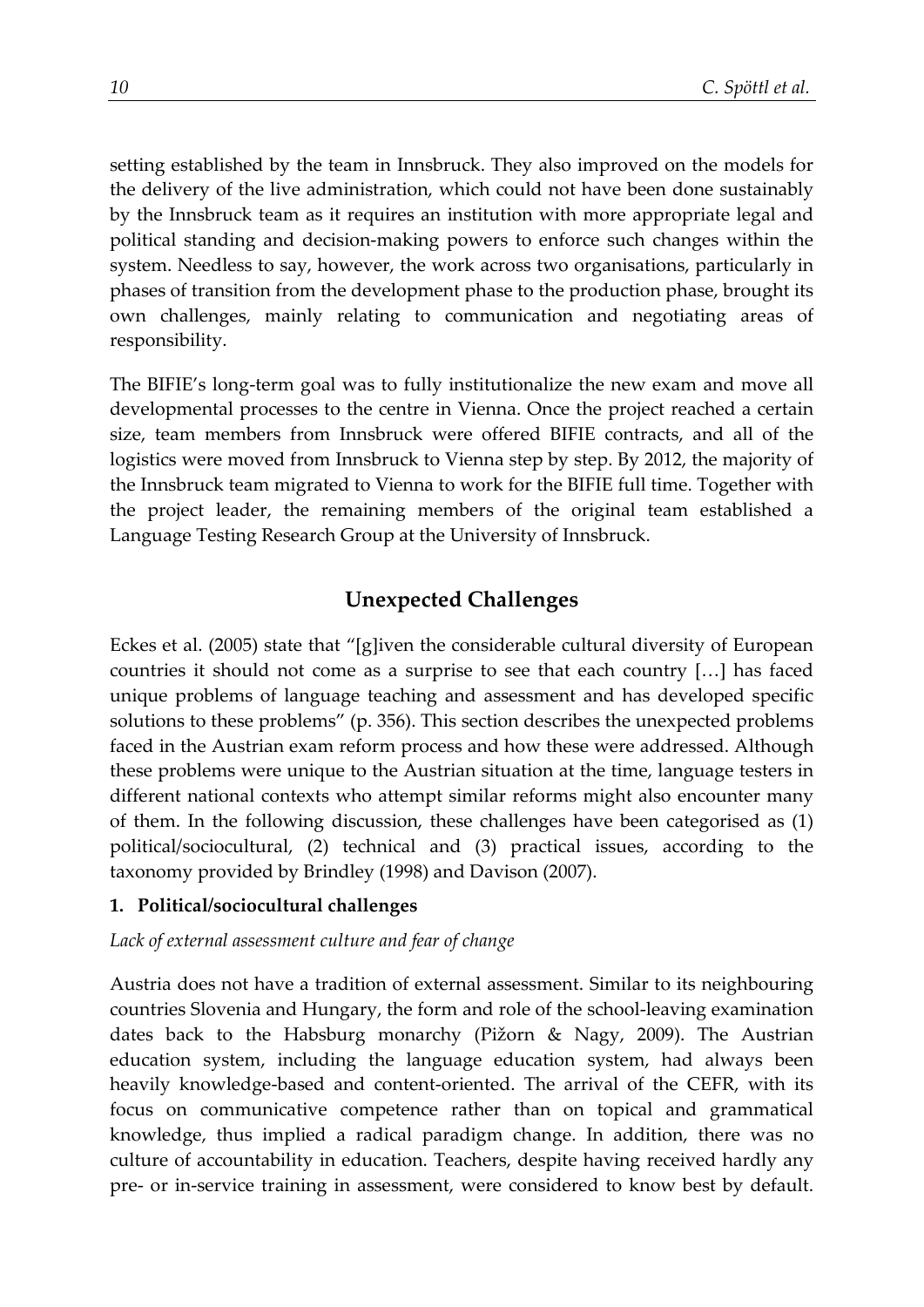Local school inspectorates generally checked the content of Matura exam tasks in advance, but since trained testers were not involved, these checks added little to the quality of the exam. There was no systematic approach or structure to hold teachers accountable for their work. Therefore, paradoxically, there was simultaneously both a strong feeling of dissatisfaction with the present assessment system as well as a fear of the unknown that any exam reform would bring.

With the advent of a new assessment system for this most high-stakes of national exams came numerous uncertainties that translated into a fear of change at several levels in the system. Despite a general national mentality of reluctance towards reforms, the number of worries of different stakeholder groups that surfaced in the early stages of the project was unexpected. Teachers publically voiced fears that educational standards were dropping. The new transparency, although often listed as an argument for setting up such new exams, was thus at the same time one of the biggest dangers for the success of the new exam. The pending, and inevitable, comparisons within schools and provinces were looming large in stakeholders' minds. Behind this were concerns about likely weaknesses in teachers' language competences and teaching practices being exposed through the exam results, which could eventually lead to potential negative repercussions for individuals and schools. The new exam was also perceived as additional work and as showing a lack of trust in teachers' competences as well as a threat to their status and powers as teachers, testers and gatekeepers. This "painful unclarity" (Goodlad, Klein, & associates, 1970) of stakeholders being called upon to implement changes that they do not fully understand inevitably creates confusion, frustration, and anxiety.

#### *Hidden agendas*

Pižorn and Nagy (2009) are convinced that "the most important element of any reform project are the individuals and their ambitions, personal agendas, openness to change and attitudes to professionalism, in short, micropolitics" (p. 185). Evidence of this was also found in Austria. While some of these agendas were relatively obvious and predictable, some were more opaque, especially for the reform team who were newcomers to the political stage. Openness to or, as discussed above, fear of change also played a crucial role in the agendas of the different stakeholders. Hidden agendas presented another unexpected challenge.

The agendas of political factions are generally predictable. These are usually strongly driven by their ideology and political competition, resulting mostly in debates about the costs, organization and administration of the exam rather than any underlying testing principle. For example, opposition parties seized on any slip-up to attack the education minister in charge, aiming to weaken the minister and hoping for headline coverage.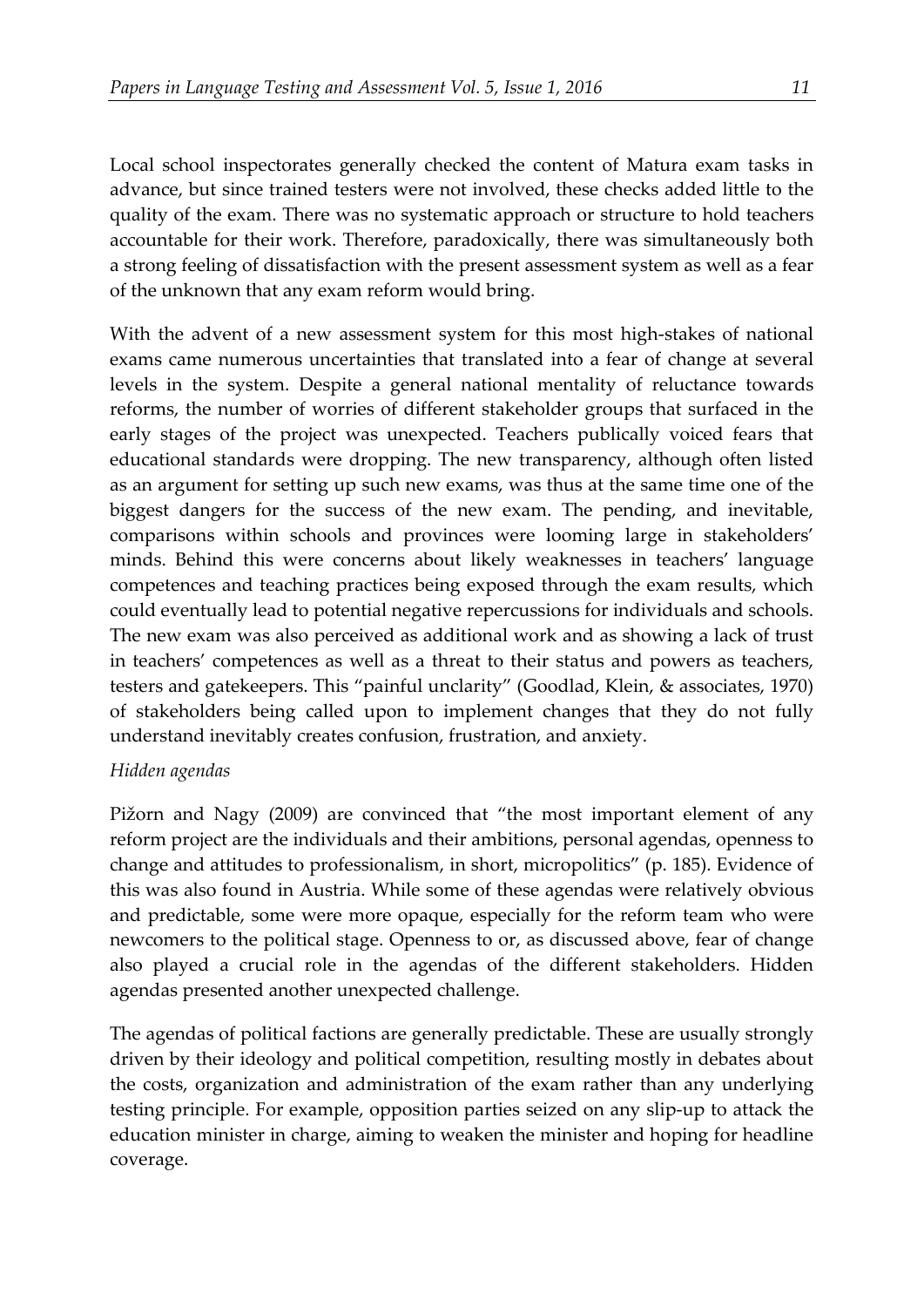The strong opposition from teacher unions was less expected. Teacher unions are traditionally very strong in Austria and closely linked to the big political parties, particularly the Conservative party. From the reform team's perspective, they offered strong opposition to the exam reform for ideological and party political reasons on issues regarding loss of status and power. Teachers and their unions strongly opposed the new exam due to an anticipated loss of income. Even though teachers welcomed the reduced workload implied by a standardized exam, they did not want to lose the additional money they traditionally received for administering and marking the Matura and therefore many opposed a completely externally designed, administered and marked standardized exam. This was one of many reasons for the fact that marking, absurdly, remained with the class teachers (see *Quality control – reliability issues* below for more detail).

Universities and their representatives had a fairly obvious agenda, i.e. their budget. They anticipated a cost reduction in the language faculties through streamlining the admission procedure to their language courses, and excluding students below the required entry level which the new exam would facilitate. However, the teacher training colleges' interest in the reform was that they would be delivering the training courses needed and called for by the (mostly in-service) teachers. They welcomed the increased funding the government began to allocate as of 2009.

School inspectorates and their legal departments were mostly concerned about appeals and any legal aspects that would threaten the smooth administration of the exam. Discussions about cut scores, for example, were particularly sensitive.

Student representatives at individual schools are usually elected for a one-year period. Student representative committees were therefore interested in short-term goals. Their role and agenda was unexpected as they were mostly campaigning for a postponement of the exam to buy students more time for exam preparation by arguing that there were still too many uncertainties to be resolved. Eventually, these representatives, with the support of the parents' associations, managed to push back the first compulsory live administration date of the Matura by one year. In addition, it was often observed just how easy it was to motivate this stakeholder group to oppose the new exam.

Such political agendas frequently frustrate test developers as they often overrule empirically-grounded proposals, and might therefore impact the quality of the exam, as was the case in Austria. Directors of the BIFIE, for example, were frequently publically criticized, dismissed and replaced. Frequent rotation of personnel was common at several institutions, including parent teacher associations who were only interested in the exam year of their own child. This discontinuity made work difficult for the research team, because new players seldom brought much assessment literacy to the table, but often new personal agendas.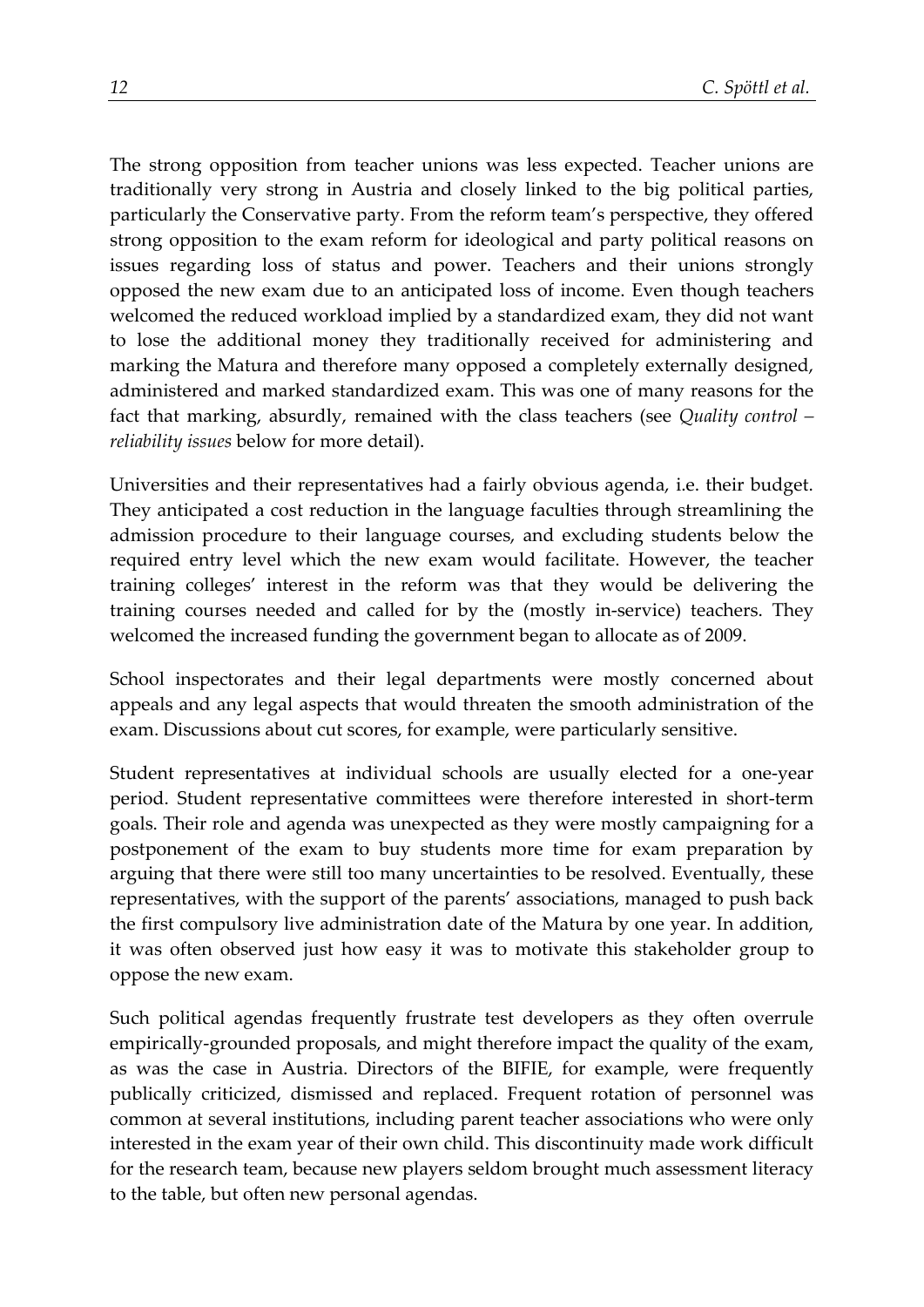#### *Dependence on other subjects in political decisions*

Another political challenge was the dependence on other subjects in terms of political decisions. The authorities, with their lack of understanding of language testing, lumped all subjects together when it came to decisions about, for instance, test administration. The lack of a standardized speaking part in the exam is one example for this, which will be illustrated in the following.

The original aim of the project was a four-skills exam, testing reading, listening, writing and speaking. The project leader had paved the way for this in numerous teacher training sessions across Austria, the majority on assessing speaking, well before the project had received government funding, and the project had, in fact, developed a degree of assessment literacy among teachers in terms of speaking assessment, including a more accurate understanding of the construct of speaking, rating procedures, and interlocutor roles. Inroads had also been made into designing speaking tasks with an awareness and acceptance of specific, more authentic task types than those traditionally used.

However, the overriding political goal was to establish a competence-based exam that would span all subjects, particularly the major subjects German, Mathematics and the foreign languages. Negotiations at the Ministry level therefore necessitated compromise. Political decisions meant that a one-fit model was required for all subjects with no exceptions, however sensible or obvious the need for an exception was. The model the Ministry was prepared to support was one written exam for all subjects that was standardized. Although this allowed for the opportunity to have an oral exam for all subjects, such oral exams had to remain the responsibility of the class teacher. At the same time it was necessary to ensure that the same parameters applied to all oral exams. This translated into such odd regulations that an oral exam in Maths had to be the same length as an oral exam in a foreign language, even for second foreign languages where the target proficiency level meant it was hardly possible for candidates to fill the speaking time allocated. However, any questioning of this political decision could have jeopardised the entire reform project and risked any reform progress at all.

In the interim period, the reform team managed to soften the effect of this. Although there are still no standardized speaking tasks across Austria for the oral part of the school-leaving exam, the project was successful in providing teachers with sample tasks, analytic and holistic rating scales, rating forms and some benchmarked performances.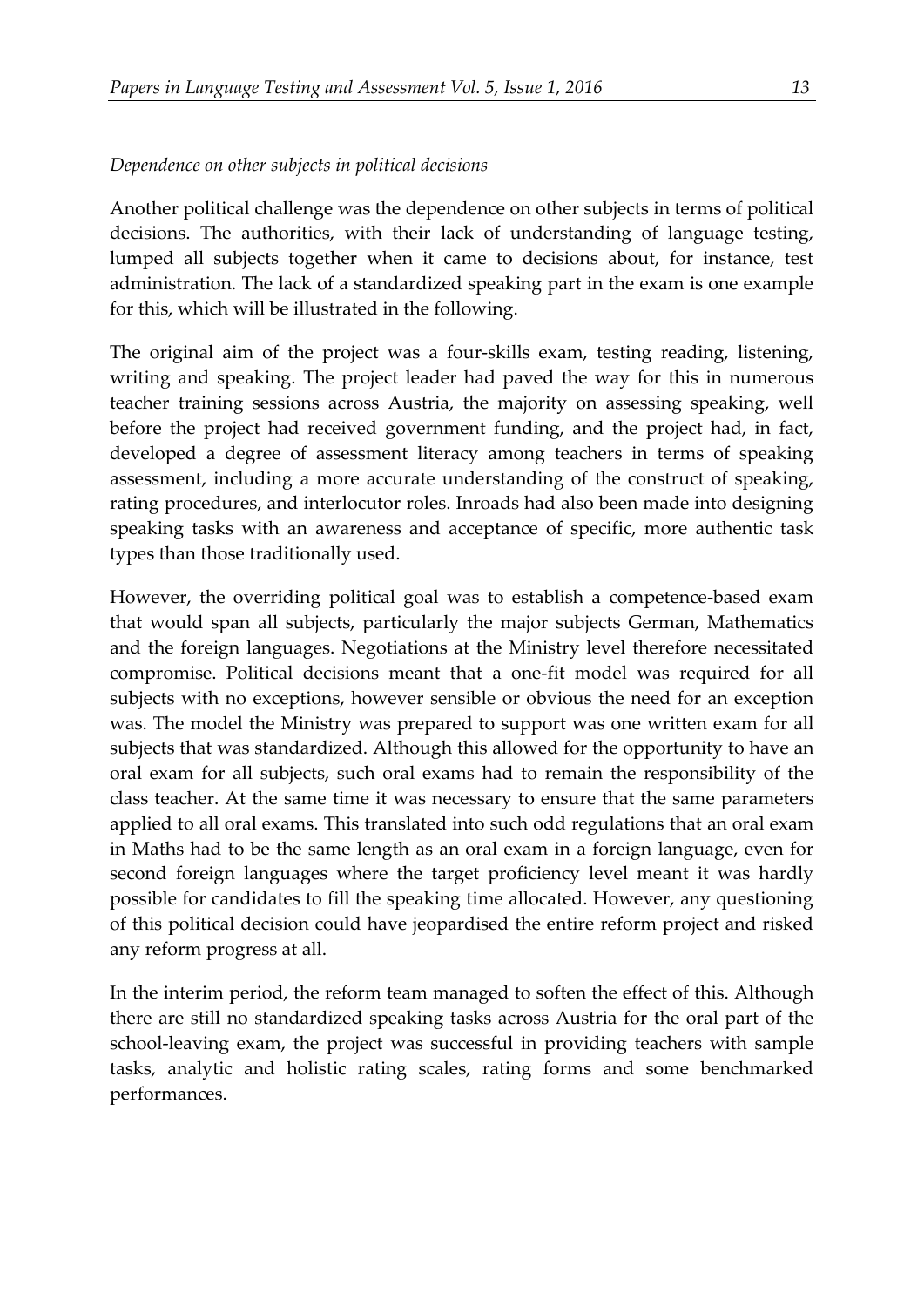## **2. Technical challenges**

### *Quality control – external validation*

External evaluation or validation is an essential phase of any test development process (Downing & Haladyna, 2006). Accordingly, the original model and budget for the Austrian exam reform project had included this phase and had already identified and approached external consultants to carry out such a validation study. Parallel to this, however, the authorities hoped that a professional non-commercial testing body or organization would offer to provide a service to ministries and institutions of approving CEFR-linked exams or certifying exams claiming CEFRlinkage. While discussions of this idea had begun at various testing conferences and even resulted in a task force to debate this function (e.g. [http://www.ealta.eu.org/documents/archive/agm2013.pdf\)](http://www.ealta.eu.org/documents/archive/agm2013.pdf), no organization has yet decided to provide this service.

Since the BIFIE had in the meantime also created an internal department for evaluation, the urgency of an external evaluation disappeared as authorities considered the need for evaluation and quality control covered. The need for external evaluation was believed by BIFIE to be mitigated by applying for and being awarded EALTA institutional membership, which supposedly certifies adherence to best practice in test development. An external evaluation of the exam is therefore still pending, but although it is not out of the question, it does not seem a priority for administrators at this moment. However, a change of key players at the ministry level has meant that this is under review at the time of writing.

#### *Quality control – reliability issues*

Although the project was successful in establishing central marking by item writers for all open-ended listening, reading and language in use items after piloting, it has not yet succeeded in setting up a national model for central marking for the live exam. The marking of all sections of the live tests is still the responsibility of individual class teachers. There are various reasons for this, some stemming from pressure from sectors of the educational community and others from various specific legal restrictions.

The group closest to exam marking are teachers. In the initial stages of the project, there was clear fear on the teachers' part that they would lose control over the final grades of their students. This fear was heightened by the prospect of transparency of scores, feeding the concerns mentioned above that low grades might unfairly put teachers in a bad light on a national scale by disregarding the fact that quality of teaching is only one of the factors that contributes to a student's performance. Opposition was fuelled by a belief that teachers themselves would be assessed by the new reforms. In addition, the great majority of teachers did not see the need for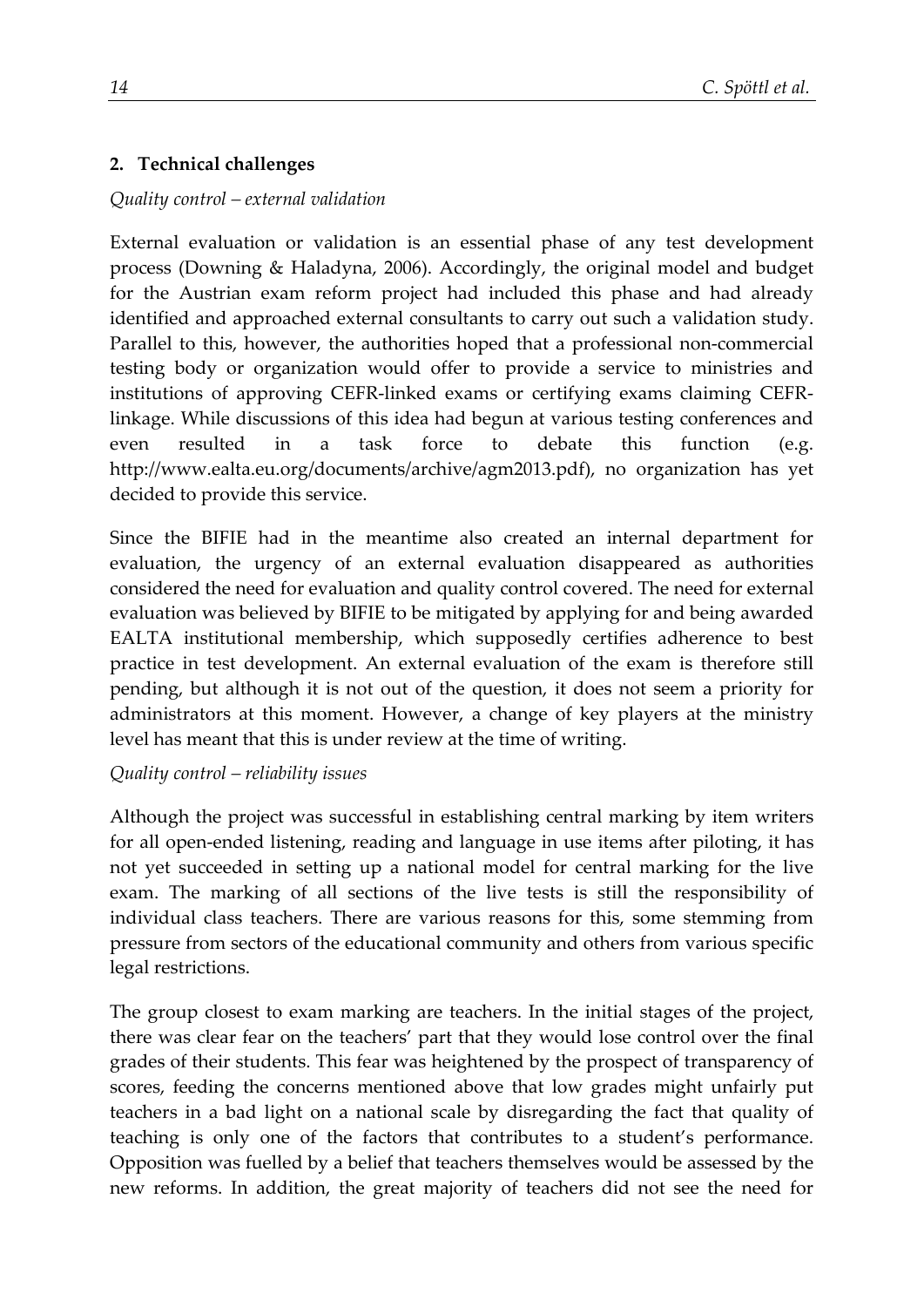central marking, as they felt that they were trained professionals who could and should do the job. Teacher unions and school inspectors shared this view. However, as testing had not generally been part of the teacher training curriculum, and seldom involved rater training, the great majority of teachers were not aware of ethical issues in marking, such as inter- and intra-rater reliability, and impartiality to test takers.

Another reason for failing to establish central marking had to do with the associated costs for Austria, and above all, a lack of political will. Although calculations showed that in the long run it may not have been more costly to set up central marking than the current system of paying each individual teacher, training a sufficient number of professional raters to mark test takers' exams would have overstretched the resources available. Moreover, central marking would have required another change of the law, as according to the curriculum then in force, students should receive their marks two weeks after the final exam, a timeframe which was not realistic in a central marking scenario. However, the Ministry felt that any additional legal changes might have unduly threatened the project as a whole. This fear, together with the strong opposition from teachers and unions, prevented the ministry from pursuing the idea further.

### **3. Practical challenges**

*Media*

The break with the previous assessment tradition, coupled with a general uncertainty and fear of change as outlined above, was picked up quickly by the national media. A lack of language assessment literacy and more importantly the frequent unwillingness or inability to understand the procedures, motivations and benefits behind the new exam on the part of reporters and journalists were completely underestimated by the project team.

The project leader had to give a number of press interviews that required her to explain the issues and complexities of standardized testing in a very limited amount of time (a time span that was dictated by the journalist, dependent on when she had to go to press). This was problematic enough were it not for the fact of the unexpected challenge of the slant of each article. Journalists tended to select their own angle from the data gathered in the interview and often it was too late for the reform team to realize that this was based on factors outside the interview topics, an incomplete understanding of the issues at stake, or the fact that journalists reported only on those issues they (thought they) understood.

Although all parliamentary parties generally supported the idea of a standardized school-leaving exam, it nevertheless was constantly used as a political football, with all setbacks and lapses publicly exploited by competing parties in the media. Cut scores present a pertinent example here. For commercial exam bodies, setting the cut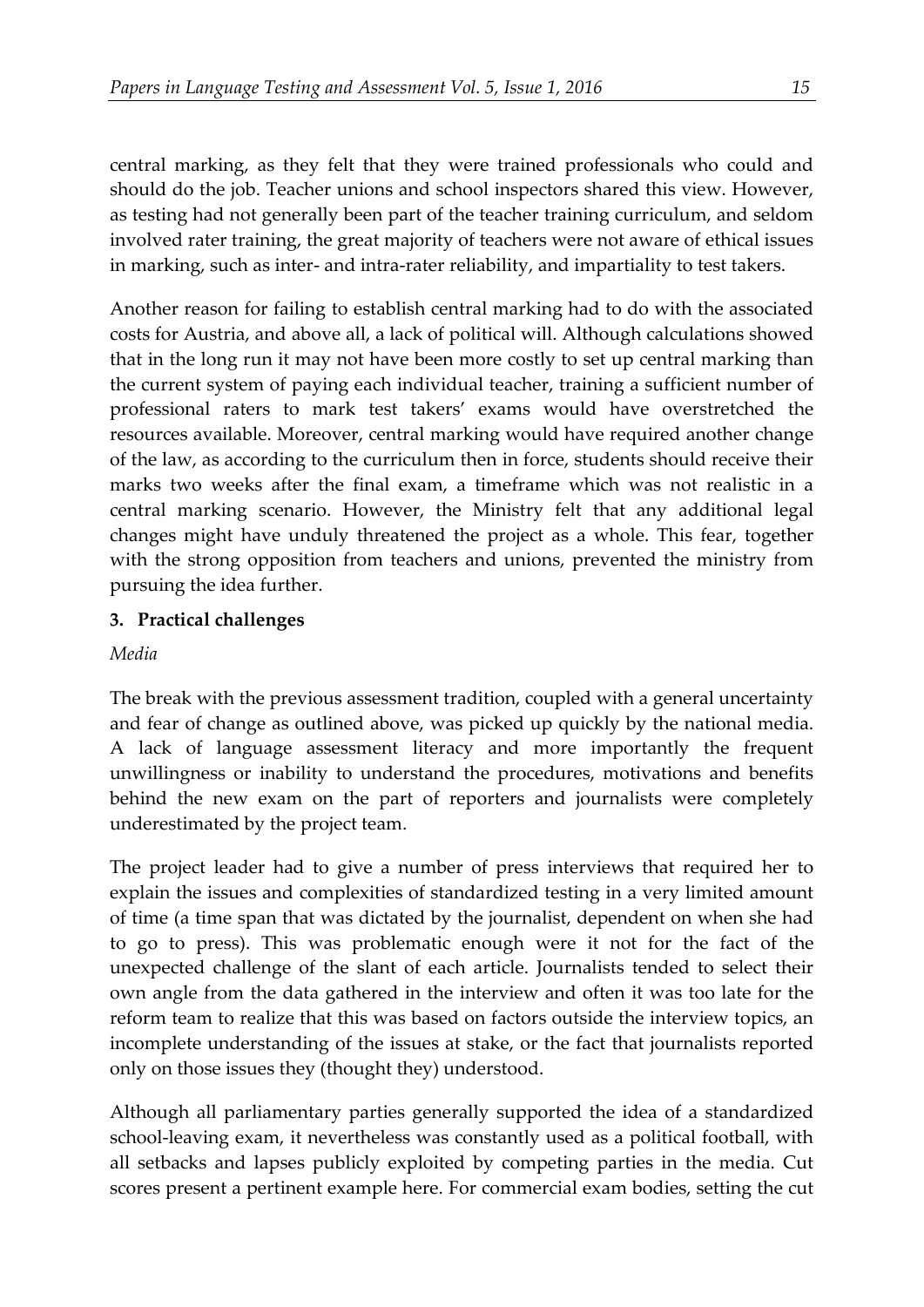score is an internal decision. In a national exam where teachers correct the exam papers, setting the cut score has to be publically explained. When, for example, the cut score was adjusted from one year to the next based on results from piloting and standard setting, thus ensuring exam equivalence and fairness, both national and local newspapers were extremely keen to portray this as a flaw in the exam, as chaotic procedures and as evidence that the exam designers did not know what they were doing, when, in reality, the standard procedures of international best practice were being followed. Moreover, although different teams were responsible for different exam subjects (mathematics, German, the sciences, and the modern foreign languages), failures of one team were swiftly generalized and dismissed as failures of the entire exam development project. The exam reform team realised too late that such a major exam reform at a high-stakes and national level required not only research-based professional development but also professional "marketing" to proactively involve the press.

#### *The cost of extensive monitoring research*

Ideally, newly developed high stakes testing instruments such as the standardized Austrian exam would conduct extensive monitoring research before they are fully implemented. In many scenarios, however, monitoring is not introduced until after the exam is put into operation (Alderson, Clapham, & Wall, 1995), or in some instances is not carried out at all. This is also the case of the Austrian Matura, which has not been extensively monitored to date. Although international experts have been consulted throughout the development process and have overseen the development and setting up of the exam by implementing EALTA's guidelines of best practice, full-scale monitoring studies are still lacking. The BIFIE have yet to address this issue. However, as Fullan (1991) points out, it may take a long time before any such innovation really "takes hold" (p. 351). Thus, the very fact that such an institute has been installed and the authority has invested in national structures as a basis for further improvements is in itself an achievement in managing change, even if the capacity of such institutions in the short term is not inspiring. Alternatively, it could be argued that this is the successful start of an ongoing process of change in the right direction and that, despite short-term frustrations, the conditions for further improvements are set up.

#### **Recommendations for exam reform**

The reform of a national high-stakes exam is clearly a complex endeavour. The technical aspects of test development that language testers are all too familiar with are only one source of complexity. This article has tried to raise awareness of the numerous challenges on the micro and macro political level that accompany such a test reform project and that many language testers are less experienced in dealing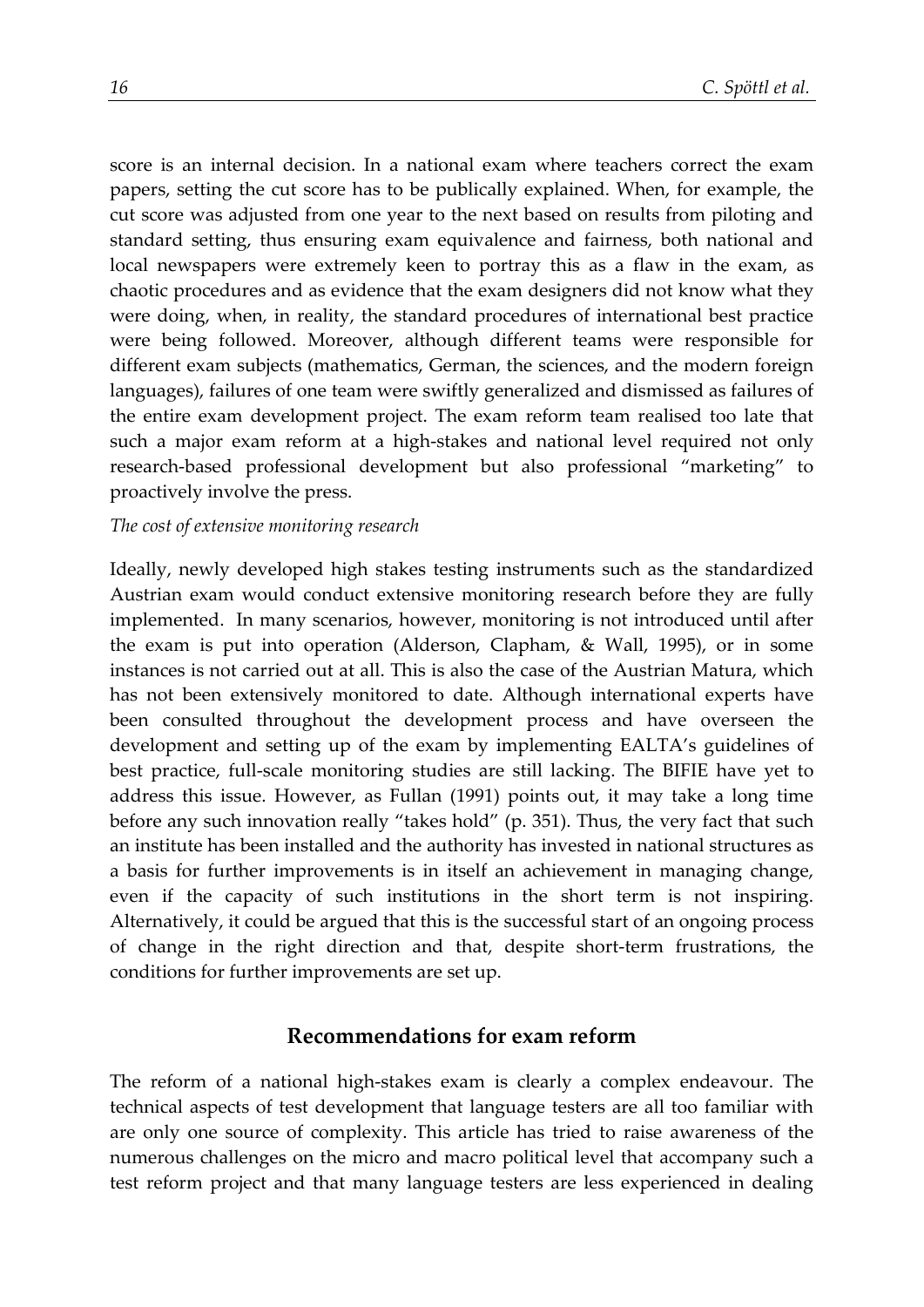with. The lessons learned in dealing with the challenges and shortcomings outlined above lead us to propose the following nine recommendations for testers who are about to take on a project of this dimension. These are again clustered according to the taxonomy introduced earlier:

#### **Political dimension**

- 1. **Ensure sufficient and sustainable resources for training to increase (and maintain) language assessment literacy.** Addressing assessment literacy at a national level requires training and educating in assessment-related matters, but it needs to be understood that this is a never-ending process. It requires appropriate anchoring in pre- and in-service programmes. "Teacher in-service training is key in making changes in examination systems" (Ramanathan, 2008, p. 124). Training programmes should accompany the exam reform throughout and cannot be done in one-off events. It takes considerable time to reach most teachers, by which point many participants of the first training courses will be in need of a refresher course or will require updated information as the exam reform evolves. Moreover, given that staff turnover is inevitable, personnel in all institutions involved also require constant training to ensure both continuity and sustainability. Enhancing the language assessment literacy of all parties involved may be the only way to address or prevent shortcomings such as the ones described above.
- 2. **Consider involving stakeholders in roll-out events.** Preparing information events jointly on new developments that affect teaching and classroom assessment is one way of assuring a deeper understanding of the issues involved. Test developers need to be aware that changing the technical features of an exam is only a small part of exam reform. Changes in the educational system need to go hand in hand with the technical aspects of test development. This means that exam reform cannot be introduced without involving, and educating, all stakeholders.
- 3. **Keep your finger on the political pulse and keep in touch with the key players in the educational system.** Test development and test research can never be detached from politics and financial resources. Governments come and go as do ministers, inspectors and reporters. Keeping abreast of these developments and stakeholder representatives with their overt and hidden agendas is a key to successful project management.
- 4. **Be aware of hidden agendas.** Individuals may have very different motives for their involvement in the project. These motives may be laudable and altruistic with individuals supporting or opposing the exam reform for very different and highly individual reasons. Although this micro-political dimension of assessment reform is inevitable, an awareness of it can avoid potential blows to the motivation of the reform team. Test developers need to be aware that politics (and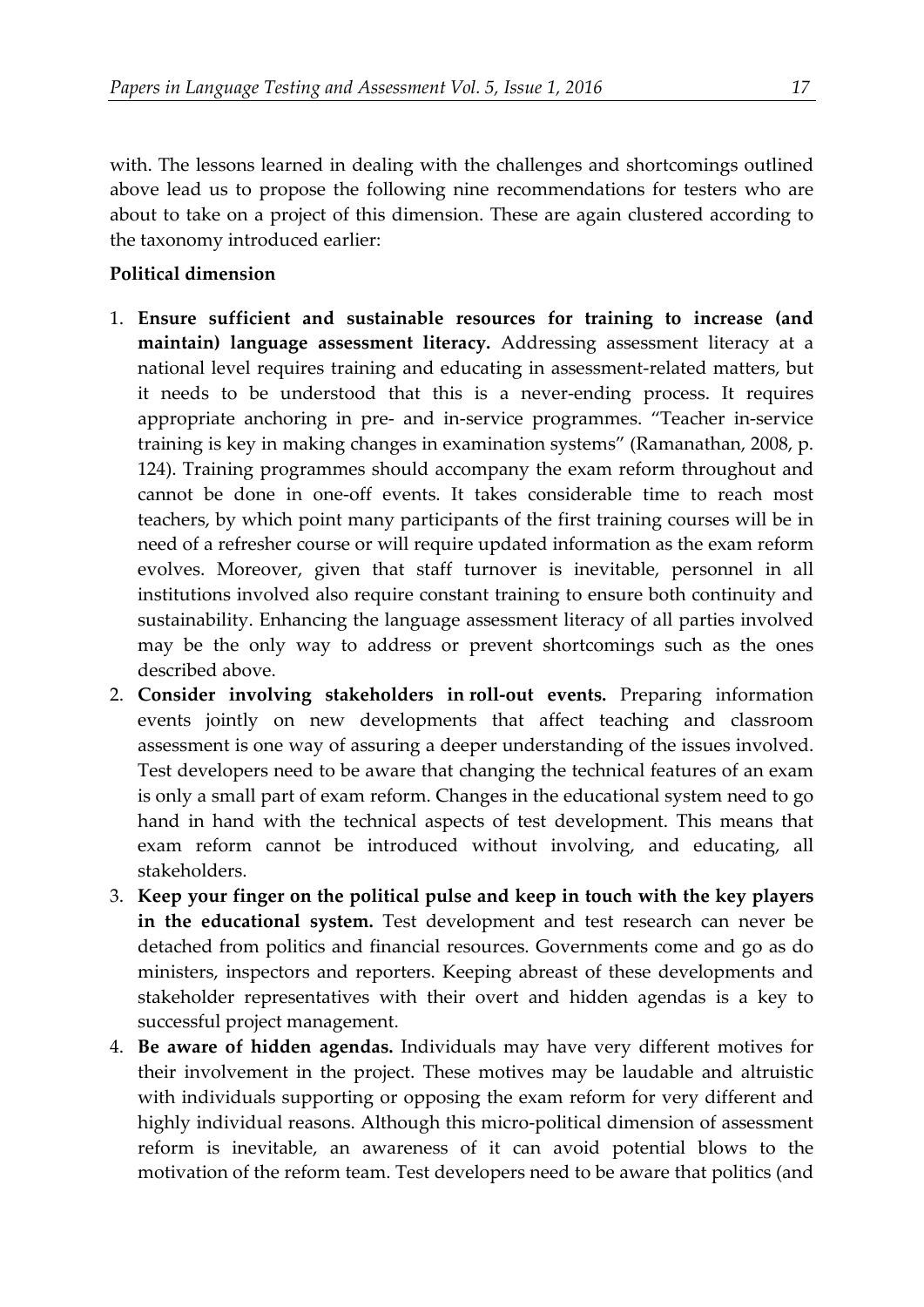individual political players) can influence their work and stakeholders might hijack a project for their own causes.

### **Technical dimension**

- 5. **Document the processes, issues, challenges and threats carefully throughout the exam reform project.** Although the documentation of the technical aspects of assessment reform is generally acknowledged as best practice, the documentation of the social and political dimensions of such projects is often a neglected area. Frequently this is simply because test development teams are fully engaged with the development, trialling and administration of the exam. Yet, having a designated documentation officer for the test development project would enable a wider circle of people to reconstruct the genesis of policies, decisions and the reasoning behind them. This offers various additional benefits for new staff joining the project and safeguarding against them reinventing the wheel, or even turning the wheel backwards. For the original team it offers a resource for reflection and evaluation after the end of the project.
- 6. **Be prepared for compromise.** Initial plans of the ideal exam reform are unlikely to be fully implemented for financial or political reasons or both. Be prepared to negotiate and accommodate, as it may be better to make short-term compromises on some elements than to have no exam reform at all. Compromise may even require relaxation of key test requirements like rater-reliability. In the project described here, an unwillingness to relinquish teacher control was one considerable obstacle to central correction that led to standardised tasks being graded by the classroom teacher. These same teachers are now calling for a system-central correction. Make sure to document the gap between goals and subsequent compromises so that the long-term aims of the project are at least potentially kept in view.

#### **Practical dimension**

- 7. **Engage professional help in handling the media.** Reforming public exams impacts on a wide range of stakeholders from pupils and their families to teachers and their unions, from school heads and their inspectors to ministers and the press. Issues of wide public interest will cause interest and controversy and, in education, everyone is inclined to regard themselves as an expert. Additionally, the media has a tendency to try to find assessment scandals even where there are none. Effective dissemination of information is key to success in addressing the fear of change. Educating and answering journalists needs to be recognised as a crucial and an on-going process. Given that this may not be familiar terrain for testers and is seldom, if ever, addressed in academic conferences, communication with the press needs to be managed, proactively, by professionals.
- 8. **Establish a chain of command for information release.** Information is power and untimely release of information can adversely affect public perceptions of an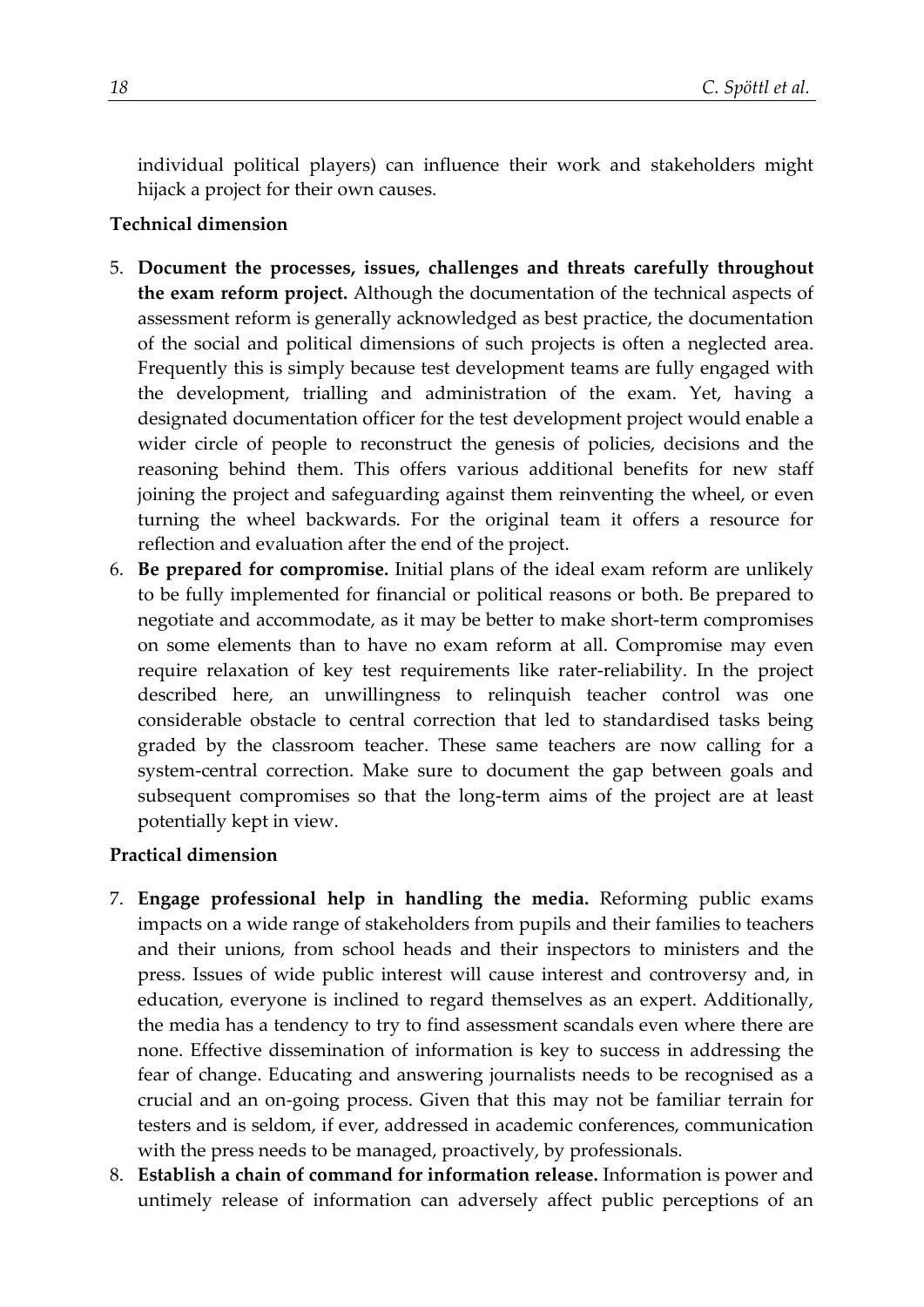exam. Even though people involved in the test development might be happy to share what kind of test formats may be used with an interested journalist, or item writer teachers may want to discuss with their peers what kind of assessment criteria might be incorporated into a rating scale, making such information public too soon can cause more confusion and insecurity than is necessary or desirable, adding fuel to the fire for opponents of the reform. Developing an awareness among those involved in the test development process of potential negative repercussions regarding new developments is beneficial, and determining a hierarchy of information release of who is allowed to say what and when about an exam, could well prevent any latent backlash.

9. **Establish a clear division in areas of competence when working across institutions and anchor this contractually for the duration of the project.**  Although working with different institutions can be beneficial in terms of developing synergies, responsibilities need to be clearly laid out, if possible, from the start. Working across different institutions can have numerous advantages and drawbacks, but it makes for a stronger and more productive partnership if the institution in charge of test development has the power to decide on testing matters and if those partners with the political remit tackle the politics required to deliver these decisions.

#### **Conclusion**

This paper outlined the reform of the national school-leaving exam for foreign languages in Austria. It described the transition process from a classroom teacherdesigned exam to a professionally developed and standardized exam, evaluating the unexpected challenges met along the way. The challenges and recommendations on how these could be addressed or avoided were presented from the project team's perspective. Following Brindley's (1998) and Davison's (2007) tripartite taxonomy, they were grouped as (1) political/sociocultural, (2) technical, and (3) practical issues.

Although the Brindley/Davison framework has proven useful initially to systematically evaluate and present the challenges, it appears important to point out a major limitation of this framework at this point. In the innovation process of such a reform project, the theory and technicality of testing meets the real world, the politics and practicalities of which permeate all aspects of the process. As a result, several factors are at play in any given challenge faced, and a categorization into either political or technical or practical may be impossible or, at the very least, fall short of fully accounting for the issue. While we have decided to categorise our experiences in the way they are presented here, this does not mean that they could not also fall under either of the other two categories. However, a discussion or adaptation of the Brindley/Davison taxonomy was beyond the scope of this paper.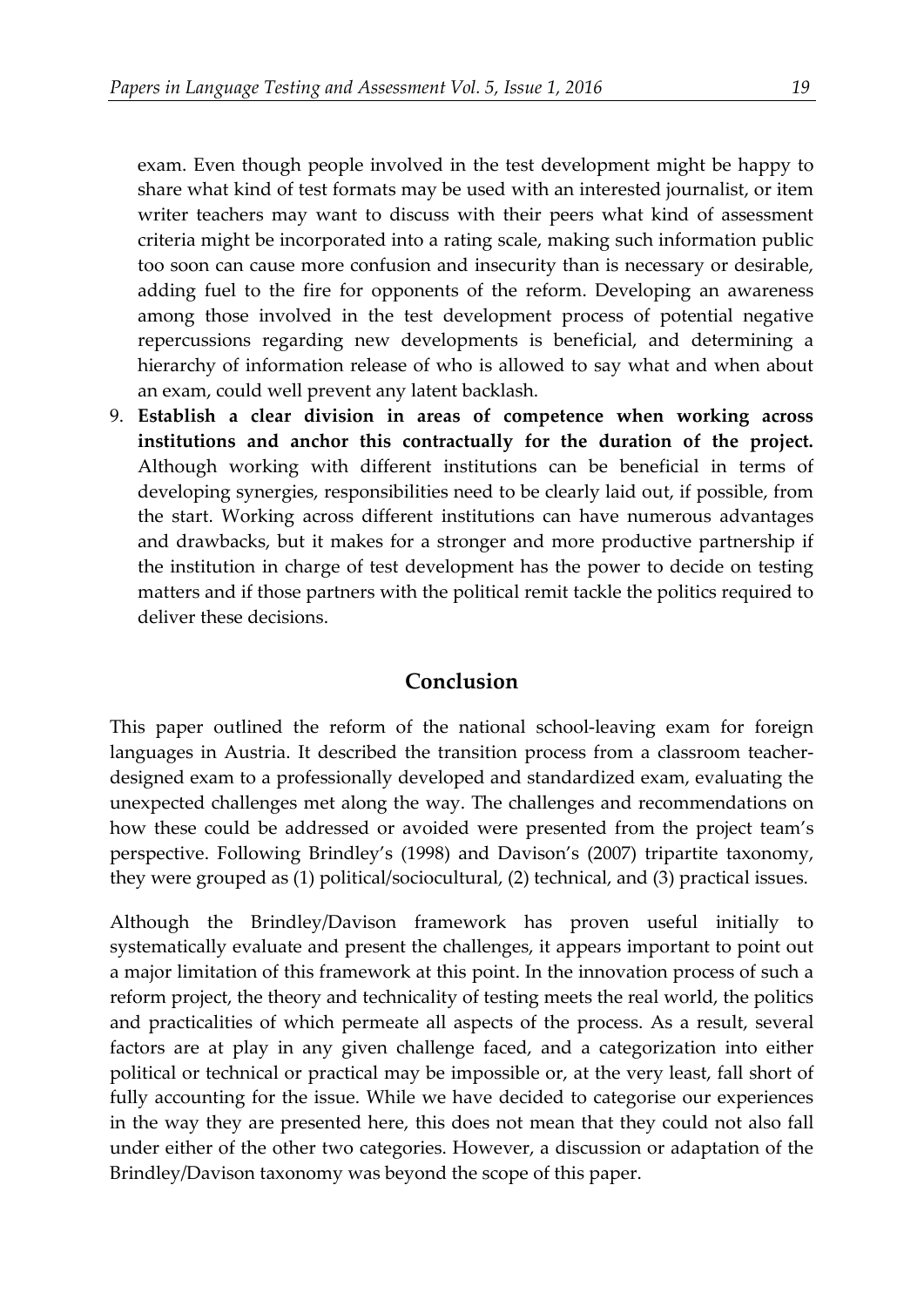Despite the shortcoming of the taxonomy in capturing the interplay between different factors, this paper has tried to raise awareness of the numerous challenges on the micro and macro political level that accompany a test reform project and that many language testers are less experienced in dealing with. It further hopes to contribute to an increased understanding of the kind of tension language testers often face between the necessity to enter and engage in the political fray while at the same time wanting or needing to remain distant from or untinged by it. However, managing change has a political dimension almost by definition and language testers should be aware that changing an assessment programme is complex, but is a comparatively minor challenge compared with the necessary changing of mind-sets. Developing assessment literacy is a long process that takes passion, persistence, patience and political skill.

#### **References**

- Alderson, J. C. (2009). *The politics of language education: Individuals and institutions*. Bristol: Multilingual Matters.
- Alderson, J. C., Clapham, C., & Wall, D. (1995). *Language test construction and evaluation*. Cambridge: Cambridge University Press.
- Brindley, G. (1998). Outcomes-based assessment and reporting in language learning programmes: A review of the issues. *Language Testing*, *15*, 45–85.
- Buchanan, D., & Badham, R. (1999). Power, politics and organisational change: Winning the turf game. London: Sage Publications.
- Council of Europe. (2001). Common European framework of reference for languages: Learning, teaching, assessment. Cambridge: Cambridge University Press.
- Council of Europe. (2009). Manual for relating language examinations to the Common European Framework of Reference for Languages (CEFR). Strasbourg: Language Policy Division.
- Davison, C. (2007). Views from the chalkface: English language school-based assessment in Hong Kong. *Language Assessment Quarterly*, *4*(1), 37–68. http://doi.org/10.1080/15434300701348359
- Downing, S. M., & Haladyna, T. M. (Eds.). (2006). *Handbook of test development*. New Jersey: Lawrence Erlbaum Associates.
- East, M. (2015). Coming to terms with innovative high-stakes assessment practice: Teachers' viewpoints on assessment reform. *Language Testing*, *32*(1), 101–120. http://doi.org/10.1177/0265532214544393
- Eckes, T., Ellis, M., Kalnberzina, V., Pižorn, K., Springer, C., Szollás, K., & Tsagari, C. (2005). Progress and problems in reforming public language examinations in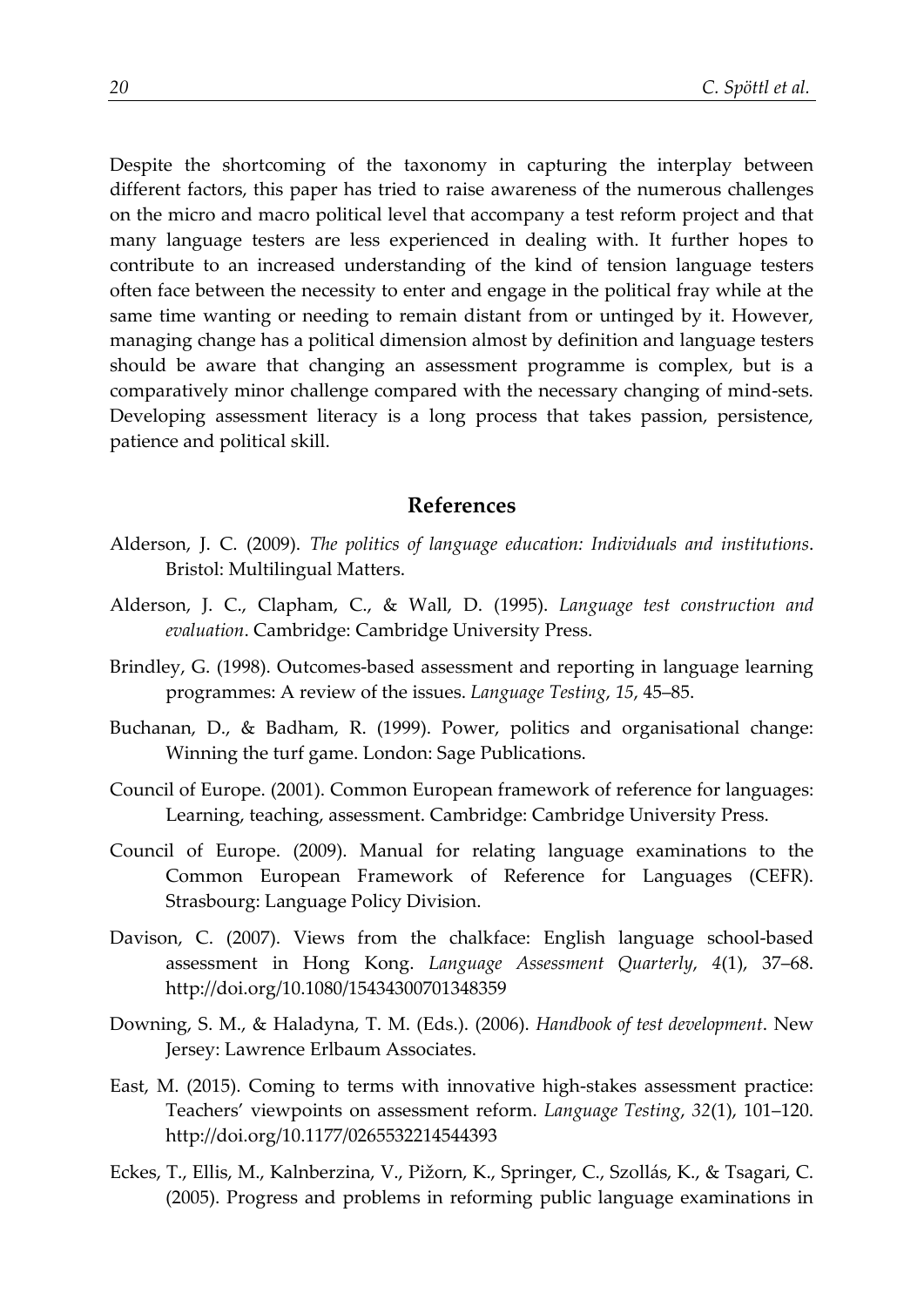Europe: cameos from the Baltic States, Greece, Hungary, Poland, Slovenia, France and Germany. *Language Testing*, *22*(3), 355–377.

- Fullan, M. (1991). *The new meaning of educational change*. New York: Teachers' College Press.
- Goodlad, J. I., Klein, M. F., & associates. (1970). *Behind the classroom door*. Columbus, Ohio: Charles Jones.
- Green, R., & Wall, D. (2005). Language testing in the military: Problems, politics and progress. *Language Testing*, *22*(3), 379–398. http://doi.org/10.1191/0265532205lt314oa
- Holzknecht, F. (2009). A needs-analysis for Austrian English teachers in developing and assessing writing tests for the Matura. Unpublished MA dissertation, University of Innsbruck.
- Holzknecht, F., Kremmel, B., Konzett, C., Eberharter, K., Konrad, E., & Spöttl, C. (forthcoming). Potentials and challenges of teacher involvement in rating scale design for high-stakes exams. In D. Xerri & P. Vella Briffa (Eds.), *Teacher involvement in high stakes language testing*. Springer.
- Konzett, C. (2011). *Every word counts. Fine-tuning the language of assessment scales: A field report*. Paper presented at the IATEFL TEASIG conference: "Standards and standardizing in high and low stakes exams. Assessment from classroom to Matura.", Innsbruck.
- Kremmel, B., Eberharter, K., Konrad, E., & Maurer, M. (2013). *Righting writing practices: The impact of exam reform*. Poster presented at the 10th annual EALTA conference, Istanbul.
- Mathew, R. (2004). Stakeholder involvement in language assessment: Does it improve ethicality? *Language Assessment Quarterly*, *1*(2-3), 123–135. http://doi.org/10.1080/15434303.2004.9671780
- Pižorn, K., & Nagy, E. (2009). The politics of examination reform in central Europe. In J. C. Alderson (Ed.), *The politics of language education: Individuals and institutions* (pp. 185–202). Bristol: Multilingual Matters.
- Prapphal, K. (2008). Issues and trends in language testing and assessment in Thailand. *Language Testing*, *25*(1), 127–143. http://doi.org/10.1177/0265532207083748
- Ramanathan, H. (2008). Testing of English in India: A developing concept. *Language Testing*, *25*(1), 111–126. http://doi.org/10.1177/0265532207083747
- Tankó, G. (2005). *Into Europe - the writing handbook*. Teleki Lazlo Foundation and The British Council Hungary.